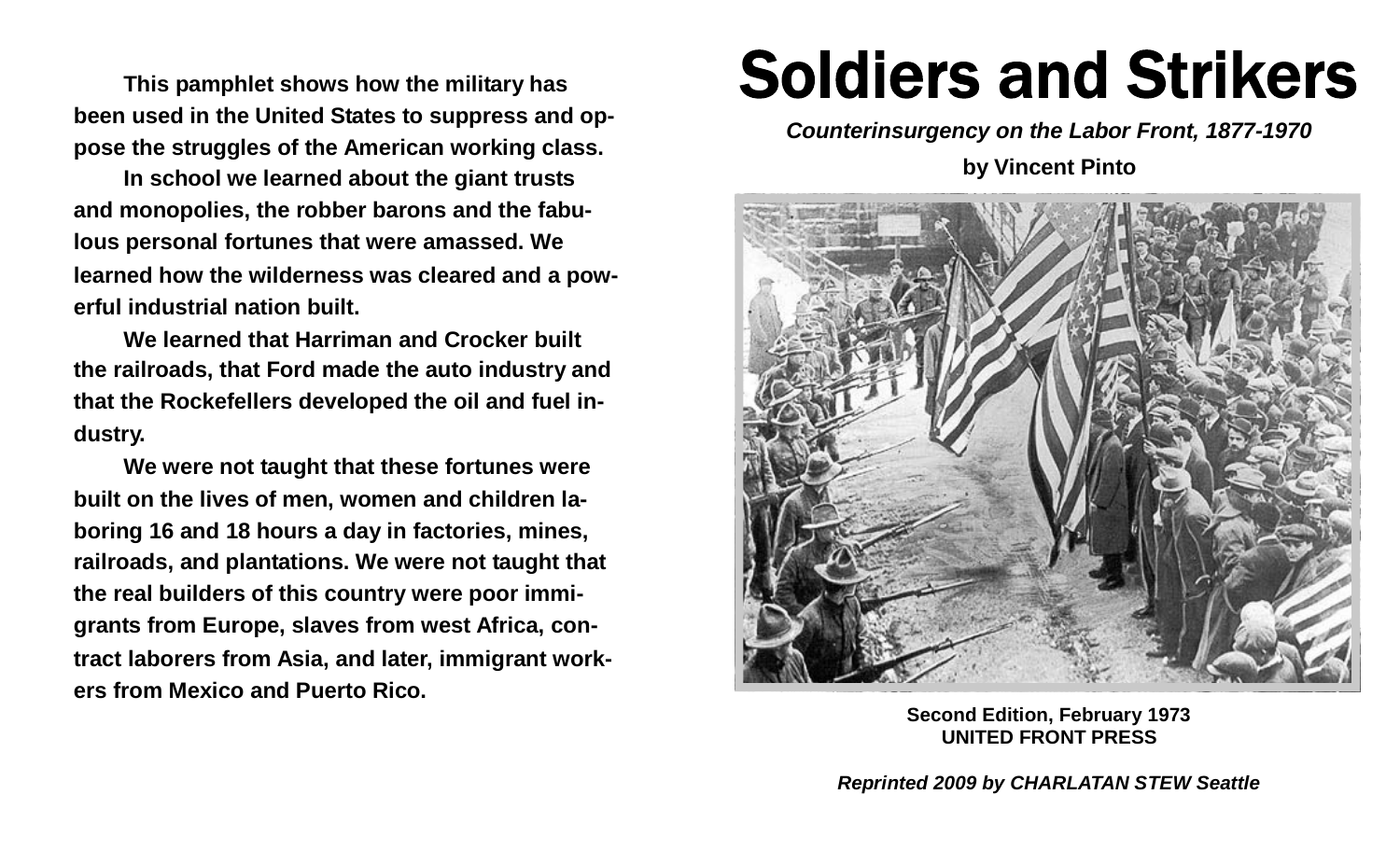*Cover picture: Bayonets against textile strikers in Lawrence, Mass., 1912.*

Soldiers and Strikers is available from

United Front Press P.O. Box 40099 San Francisco, CA 94140

and

American Friends Service Committee 160 N. 15th St. Philadelphia, Pa. 19102.

DISCOUNT POLICY

20% off on 10 or more copies, 40% off on 50 or more copies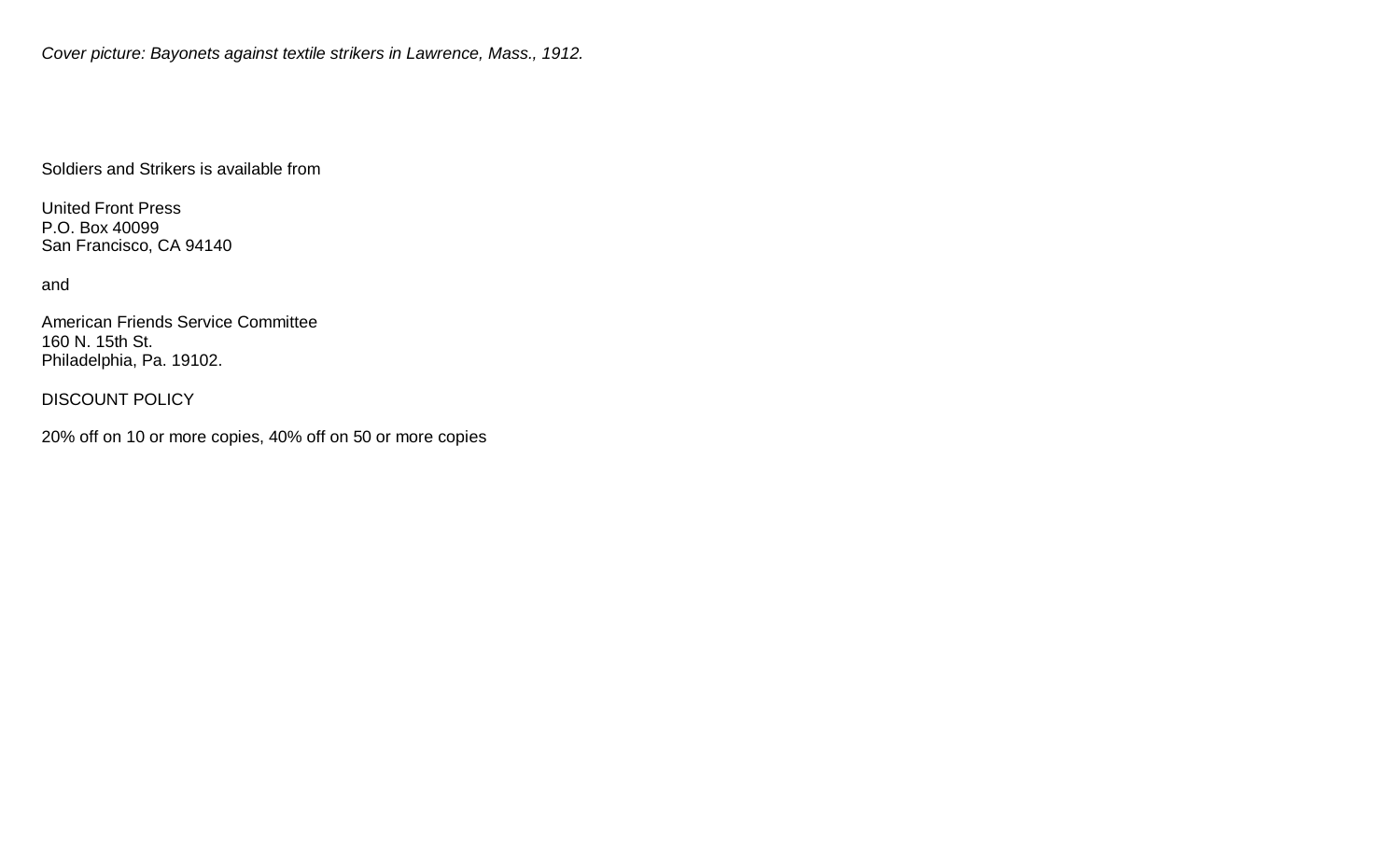United Front Press is a non-profit publishing and distribution center.

Our aim is to make available, and circulate widely, accurate information on the true history and current struggles of the American people.

Tremendous social upheavals have gripped our country in the last decade and a half. The working people of America--Black, La Raza, white, Asian, and native American--who are the majority of the people, want a determining voice in running this country.

These changes can only come about through the effective organization of this American majority, armed with an understanding of their history and role in society.

Pamphlets have played an important part in progressive movements over the years, and will continue to do so. The established media won't do the job; for the most part they have always served the interests of big business. Newspapers, magazines, radio and television are almost all owned by the very rich, and controlled through advertising by the large corporations.

Ideas for our pamphlets come out of the struggles of the people. We work closely with active workers and organizers in developing our pamphlets. And we depend on them to distribute the pamphlets in their communities and workplaces.

If you are involved in a community group, union caucus, or political organization, we can assist you in two ways: first, by spreading the word about the work you are doing; second, by providing pamphlets you need to move your work forward. In turn, we need your help in developing and distributing these pamphlets.

Contact us for our free catalogue.

UNITED FRONT PRESS P.O. Box 40099 San Francisco, CA 94140

## **NEW FROM UNITED FRONT PRESS**

*International Runaway Shop: Why U.S. Companies Are Moving Their Plants Abroad,* by Mitch Zimmerman and the United Front Press staff... 40¢

*GI Revolts: The Breakdown of the U.S. Army in Vietnam*, by Richard Boyle ... 40¢

*Wage Controls and How to Fight 'Em*, by the Workers' Committee against Wage Controls ... 40¢

*The Chinese-American Working Class*, 4-part series by the Chinese Labor Committee. (S.F.) First pamphlet available late April, 1973... 40¢

This pamphlet shows how the military has been used in the United States to suppress and oppose the struggles of the American working class.

In school we learned about the giant trusts and monopolies, the robber barons and the fabulous personal fortunes that were amassed. We learned how the wilderness was cleared and a powerful industrial nation built.

We learned that Harriman and Crocker built the railroads, that Ford made the auto industry and that the Rockefellers developed the oil and fuel industry.

We were not taught that these fortunes were built on the lives of men, women and children laboring 16 and 18 hours a day in factories, mines, railroads, and plantations. We were not taught that the real builders of this country were poor immigrants from Europe, slaves from west Africa, contract laborers from Asia, and later, immigrant workers from Mexico and Puerto Rico.

## STRUGGLE AND INSURRECTION

In the history of this country and the common people who built it, there is a story of struggle and insurrection: slave against slave-owners, workers against employers, the poor against the rich.

And from the beginning, the U.S. Army and states' militia have been thrown against people struggling to protect

their lives and families, people fighting for a decent way of life.

This pamphlet tells the story of these struggles in the labor movement, from the close of the Civil War to World War II.

The full story of the use of the military against the people of the U.S. is much more extensive. For years the Southern slave owners called out the states' militia to suppress slave rebellions. The great insurrections led by Denmark Vesey in 1822 and Nat Turner in 1831 were both bloodily put down by state militias and local nightriders working together.

In the West, big railroad men, ranchers and the U.S. Army teamed up to grab the Southwest from Mexico in 1848. And on the Great Plains the military was used to wage a war of extermination against the American Indians and steal their land.

\* \* \*

With the great industrial expansion of the late 1800s, a new area of internal conflict opened up. The successive waves of immigrant workers from Europe filled the dirty factories and slums of the Eastern states. From 1865 up to the 1940s they locked in bitter battle with the robber barons and industrialists.

**SOLDIERS AND STRIKERS**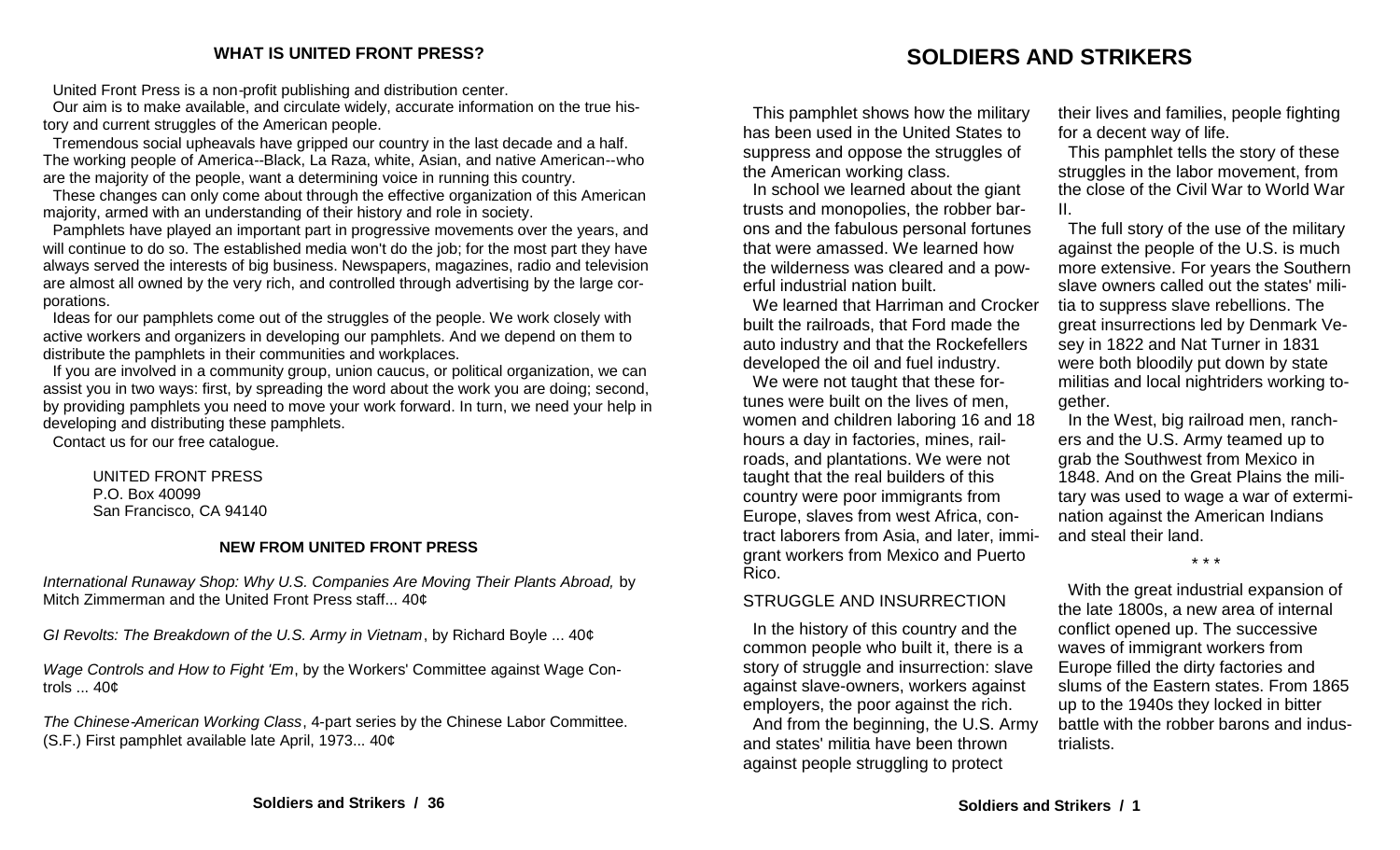In 1877 the U.S. Army was called out to suppress a strike of many of the country's railroad workers. State police and militia were used in 1912 at Lawrence, Mass. in an effort to break the strike of 23,000 women textile workers. In 1914, Colorado troops opened fire on the tent homes of striking miners at Ludlow, killing over 30 women and children.

It wasn't until 1935 that the right of workers to organize was legally recognized. Up until that time the courts could, and frequently did, declare unions illegal conspiracies and jail every organizer they could get their hands on. The laws and power of the state were wholly on the side of the owners.

In spite of what some American history books say, our grandparents didn't accept poverty and repression lying down. They fought back, first in thousands and then in millions. And they did win victories--such as the great CIO unionization drives of the 1930s in the mass production industries. They left as their legacy the only lasting institution in the country created by the working class: the labor unions.

Today many high level union leaders consider themselves "labor statesmen," draw big salaries, and don't do much beyond calling monthly meetings and collecting dues. In exchange for "labor cooperation," these bureaucrats accept band-aid social legislation from Congress and wage increases which are

taken right back from workers through war, taxes and inflation

But there was a time when a lot more was expected from unions, when the rank-and-file and many of its leaders were in a life and death struggle, and were of a mind to seize the means for a decent living.

The following pages recount briefly some of the most famous and inglorious battles in our country's history, instances in which uniformed U.S. troops were used to smash strikes and break up labor demonstrations. These examples show that the U.S. army exists for more than just fighting other armies.

#### VIETNAM

Looking at U.S. labor history also puts the Vietnam War in clearer perspective. Just as the U. S. Army historically has been called in by the industrialists and slave owners to break strikes and suppress minority nationalities in the U.S., the military has more recently been used to control Vietnam's working people and farmers.

The murderous use of U.S. military power in Vietnam has surpassed in degree anything reported in the following pages. But our history shows that Vietnam is not a new war, but one which the U.S. government and the people who control it have fought before--a war in which an insurgent civilian population is the target and the suppression of the people the only objective.

## **NOTES**

- 1. David Burbank, *Reign of the Rabble: The St. Louis General Strike of 1877* (New York, 1966), p. 40.
- 2. W. E. Woodward, *A New American History* (New York, 1937), p. 647.
- 3. Samuel Yellen, *American Labor Struggles* (New York, 1936), p. 92.
- 4. Ray Ginger, *The Bending Cross, A Biography of Eugene Victor Debs* (New Brunswick, N.J., 1949), p. 140.
- 5. Richard O. Boyer and Herbert M. Morais, *Labor's Untold Story* (New York, 1955), p. 152.
- 6. Katherine Mayo, *Justice for All--The Story of the Pennsylvania State Police* (New York, 1917), p. 278.
- 7. Patrick Renshaw, *The Wobblies: The Story of Syndicalism in the United States* (New York, 1968), p. 104.
- 8. Renshaw, p. 104.
- 9. Saul D. Alinsky, *John L. Lewis: An Unauthorized Biography* (New York, 1970), p. 9.
- 10. Graham Adams, Jr., *Age of Industrial Violence 1910-1915. The Activities and Findings of the United States Commission on Industrial Relations* (New York, 1966), p. 149.
- 11. Adams, p. 149.
- 12. Adams, p. 156.
- 13. Adams, pp. 158-9.
- 14. Adams, p. 159.
- 15. Boyer and Morais, p. 271.
- 16. Boyer and Morais, p. 190.
- 17. Joseph G. Rayback, *A History of American Labor* (New York, 1966), p. 373 ff.
- 18. Boyer and Morais, p. 348.

#### NOTES FOR MORE READING

One of the best general histories of the labor movement is Boyer and Morais' *Labor's Untold Story,* republished in paperback by the United Electrical Workers Union. Samuel Yellen's *American Labor Struggles* is full of original vivid material about individual strikes.

A little known book in labor's early history is Ray Ginger's *The Bending Cross* (about Eugene Debs). *The Autobiography of Big Bill Haywood* is carried by International Publishers in paperback. The Charles Kerr Company reissued *The Pullman Strike* by William Carwardine, originally published in 1894.

Two of the best books about the CIO drives of the 1930s are William Z. Foster's *American Trade Unionism* and *Organize!* by Wyndham Mortimer, one of the leaders of the 1936 Flint strike.

One of the most neglected areas of labor history has been the history of Black workers and other minority nationalities. Published in 1930, Spero and Abram's *The Black Worker* is an important source. United Front Press also carries *The Demand for Black Labor,* by Harold Baron. *North from Mexico* and *Factories in the Fields*, both by Carey McWilliams, are good books on the history of Chicano workers in the Southwest. United Front Press will be compiling more sources on U.S. working class history in the near future.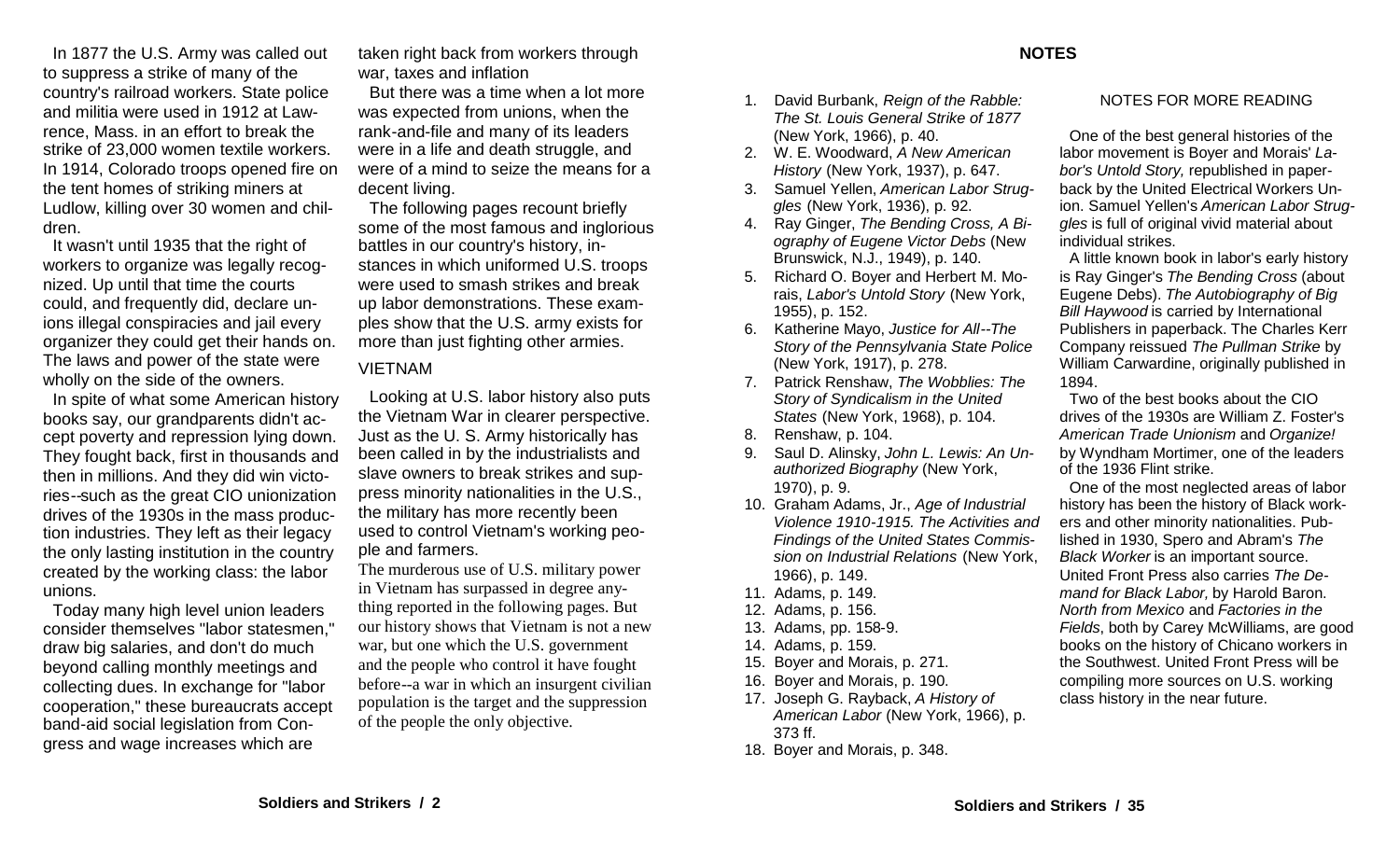tary and business establishments are working closer than most people think: "The Brass has been working hand-inglove with businessmen to keep us from getting jobs by putting secret codes on our military separation papers (such as 38A, 38B, 38C). In fact, they're using over 130 different such codes which allege that we used narcotics, went AWOL, were militantly opposed to their war and racist policies when we were in the military."

A similar secret device was used after the 1877 Railroad Strike by the companies to deny re-employment to railroad workers who were out on strike.

Why? The Brass and their Wall Street backers need a 100 percent "loyal" army they can use to protect their interests--overseas and at home.

But more and more GI's are feeling a more powerful loyalty--and are increasingly acting on it. During the 1968 Democratic Convention in Chicago, 43 Black GI's refused to leave base at Fort Hood, Texas for "riot duty." Hundreds of GI's on base supported their stand.

Soldiers, sailors, and airmen stationed at U.S. bases around the world have boycotted non-union lettuce in their mess halls to support the organizing drives of the United Farmworkers' Union. Meanwhile, the Pentagon has showed who it supports by tripling its lettuce purchases from anti-union growers.

In addition, GI's are facing the same racial and class prejudice in the "new

army" they face outside the army. The recent rebellions of Black sailors on the Constellation, the Kitty Hawk, and the rest of the Asia-based 7th Fleet- focused on discriminatory tests and job assignments, 12-16 work shifts for over a month straight, and less-thanhonorable discharges for petty infractions--show what the "new look" armed forces will really look like for young working class recruits.

The thought of soldiers loyal to the interests of the working class--unwilling to break strikes or suppress the struggles of Black people and other minority nationalities, and unwilling to be used in future Vietnams--terrifies both the general and banker.

And as the mounting struggles of workers and GI's in the 1970s demonstrate, a political alliance between soldiers and strikers is a real and growing possibility.

It began on the B&O line near Martinsburg, West Virginia, on July 16. The firemen and brakemen quit first. Of all the back-breaking jobs, theirs were the worst. The immediate cause was a pay cut, but another in a long series of pay cuts which workers all over the country had been suffering in the wake of a depression that began in 1873.

Business was bad so unemployment was high, and resentful people roamed around in gloom. The average weekly wage for up to eighty hours' work on the railroads was \$5 to \$10, and that was good money. Then the B&O and other major lines gave out the news: anybody making more than a dollar a day would take home 10 percent less from now on. Since labor was getting plentiful it was also getting cheaper, and railroad bosses together decided to adjust to the change in value.

The workers, of course, saw it differently, and they too combined for concerted action. On the morning of the 16th of July a force of 1,200 brakemen and firemen seized the depot at Martinsburg and stopped all freight traffic. That was the spark. With nothing but local leadership, a spontaneous workers' insurrection erupted during the rest of July in 14 of the 38 states. The cities of Baltimore, Pittsburgh and Chicago passed out from under the powers of government, and for a time were governed by tinsmiths and mill hands--until the soldiers came.

When news spread about what the railroaders had done at Martinsburg, miners came down from the hills and black workers off the farms to help out. The mayor tried to head things off by arresting what leaders he could find, but this only focused attention on the town jail. When the workers prepared to storm it, he ordered the prisoners released. Governor Matthews then decided to restore calm with a portion of the West Virginia state militia, but the troops only fraternized and joked with the workers. State power was slipping away as fast as the strike was growing, and the Governor telegraphed the President for federal troops.

In the following few days the strike spread to every major railroad center in the East and Midwest. Led by the railway workers, employees in other industries struck for higher pay, and the unemployed also joined the struggle.

In Baltimore, two regiments of troops were called out for use against strikers outside the city. A crowd of several thousand of the city's workers tried to prevent them from boarding trains, and twelve were killed.

In Pittsburgh, even some businessmen favored the strike. The Pennsylvania Railroad, they felt, had been charging them outrageous freight rates.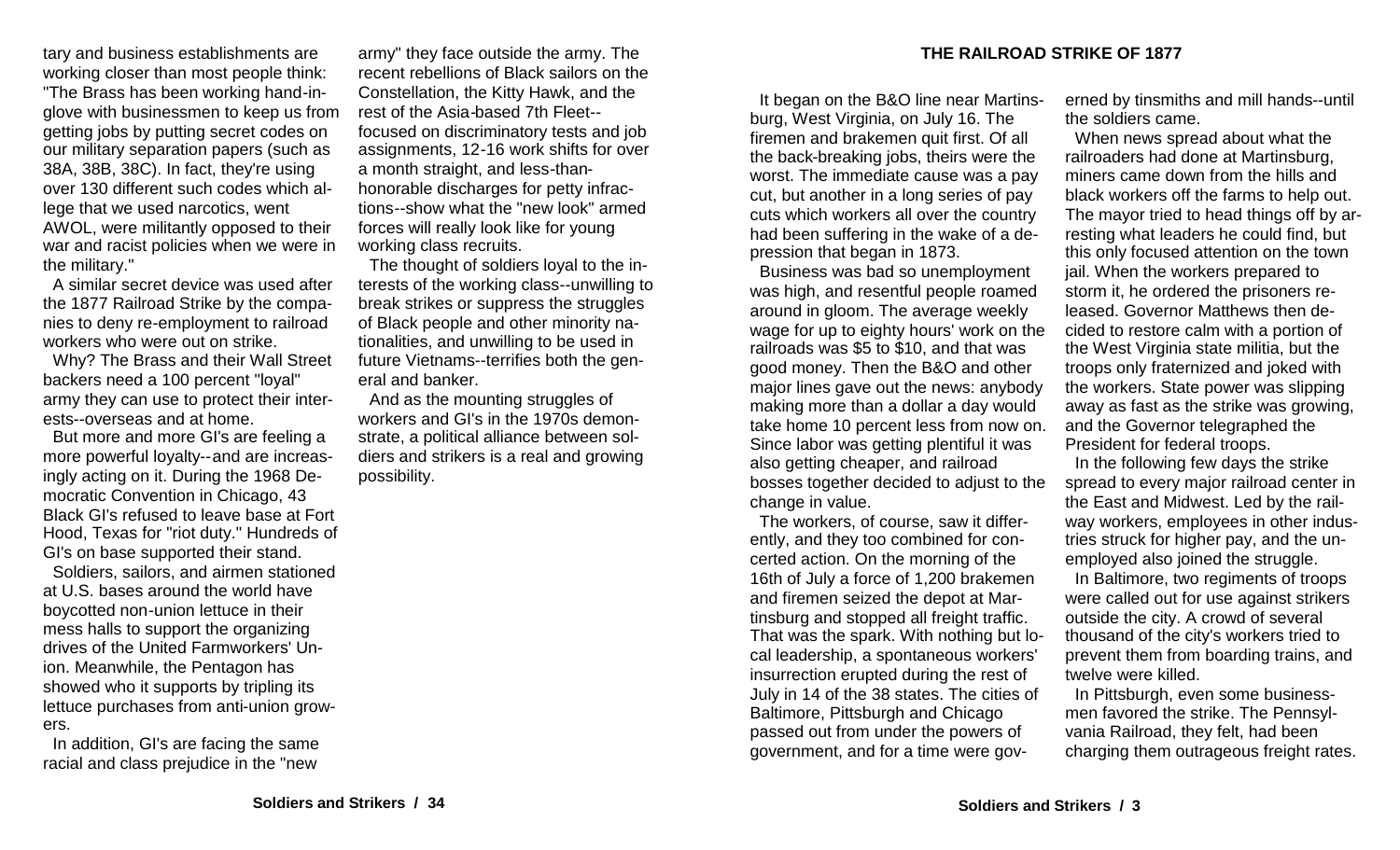The sheriff of Pittsburgh lost control of the situation and the local militia were called out, but they, too, went over to the workers' side.

From all over the country, reports were telegraphed to Washington that the state militias were unreliable. President Hayes was kept informed by the Army's Signal Service.

The militia garrison at Philadelphia was called on to remedy the situation in Pittsburgh. When they arrived they found the city in the hands of the workers. The depot had been burned to the ground, and the freight yards were a shambles. Twenty-six workers were killed as the troops were driven into a roundhouse and held captive all night.

At Reading, Pennsylvania, the militia shot down more than a dozen strikers.

The Governor wired the President that Pennsylvania was in a state of "domestic insurrection" which he could not control, and warned that if action were not taken soon the whole country would be in "anarchy and revolution." Certainly the nervous clatter of telegraph keys all around the country made such doom-saying credible. Red flags were decorating the Bowery in New York City; in Kansas City there was a general strike; in St. Louis there were preparations for one. The atmosphere in Philadelphia, Buffalo, Cincinnati, and Indianapolis was described as "menacing." From far-off San Francisco came reports that the town was being run by workers. General Phil Sheridan

had already been recalled from putting down Sioux Indians and his cavalry was thrown against workers in Chicago. In Indiana, future President Benjamin Harrison was leading the militia personally.

President Rutherford B. Hayes and his Administration have vanished from history almost without a trace. On this occasion, however, he and his cabinet were called upon to make their mark. On Tuesday, July 24, the cabinet met to consider the use of federal troops--the first time ever against strikers. The Secretary of the Navy wanted to send some gunboats to New York "to clear the streets around the Custom House," but the Secretary of the Treasury told him the streets were too crooked in that part of the city. (1)

The Navy stayed home, but the Army was called out. Sheridan was ordered to go to Chicago with his cavalry. On Wednesday federal troops were ordered to open up communication with Pittsburgh. Two-thirds of all United States troops in the Military District of the Atlantic were sent to Pennsylvania alone. Six companies of the 23rd U.S. Infantry arrived at Union Depot in St. Louis after being side-tracked for awhile by strikers at Sedalia, Mo., but their bayonets could not prevent a socialistled general strike from developing. At Albany, New York, General Carr said he would, regardless of bloodshed, open the blockade on the New York Central; and the next day he did. Eventually, with the overwhelming force of the milithe top. Hundreds of ex-generals and colonels are now highly-paid executives at Lockheed, General Dynamics, Boeing, etc. In addition, the big corporations always fill the top spots in the Defense Department--like Ford's McNamara, David Packard of Hewlett Packard, and Charles Wilson of GM.

Also there is the possibility for unity at the bottom: an alliance between workers and soldiers.

Most U.S. soldiers come from the working class and will return to it. Hundreds of thousands of GI's now know they were sent to Vietnam to fight a rich man's war--a war to protect the corporations' investments throughout Asia.

GI's and workers both get the lowestpaying, dirtiest, most dangerous work. 15,000 workers are killed every year in industrial accidents--a higher casualty rate than at the peak of the fighting in Vietnam.

Like the Bonus Army veterans of the 1930s, today's veterans are going through an economic depression. Unemployment among veterans of the Vietnam era stands around 20 percent- nearly the same proportion of workers who were out of work during the 1930s.

Veterans unemployment is such an explosive issue that the government has been forced to initiate a national "Employ-the-Vet" campaign. Two recent "job fairs" in New York and Chicago were attended by thousands of vets. In New York several veterans were arrested after demanding that a list of the

jobs actually available be posted for all to see.

The one in Chicago was nearly wrecked by the vets themselves when they learned that the corporations had very few jobs to offer in the first place. Only menial work was available, and unrealistic qualifications were demanded for most jobs. These companies were clearly only going through the motions for public relations purposes.

## VOLUNTEER ARMY?

Faced with the refusal of the draftee army to fight in Vietnam (see UFP's pamphlet GI Revolts) and the active political role many Vietnam veterans have played at home, the military and business establishments have been forced to make some changes. Their plans call for the creation of a "Volunteer Army" by the mid-1970s, a "professional," economically-motivated army.

The Army will take GI's who were forced to join up out of economic necessity and try to tear them away from their people and their class. They will be pressured to identify totally with the "New Action Army."

An organizer for the American Servicemen's Union commented: "The only qualifications needed to fight for these corporations in Vietnam was a trigger finger. Now that these men have made it back alive, they find themselves in the front lines again--the front of the unemployment and welfare lines."

According to the ASU again, the mili-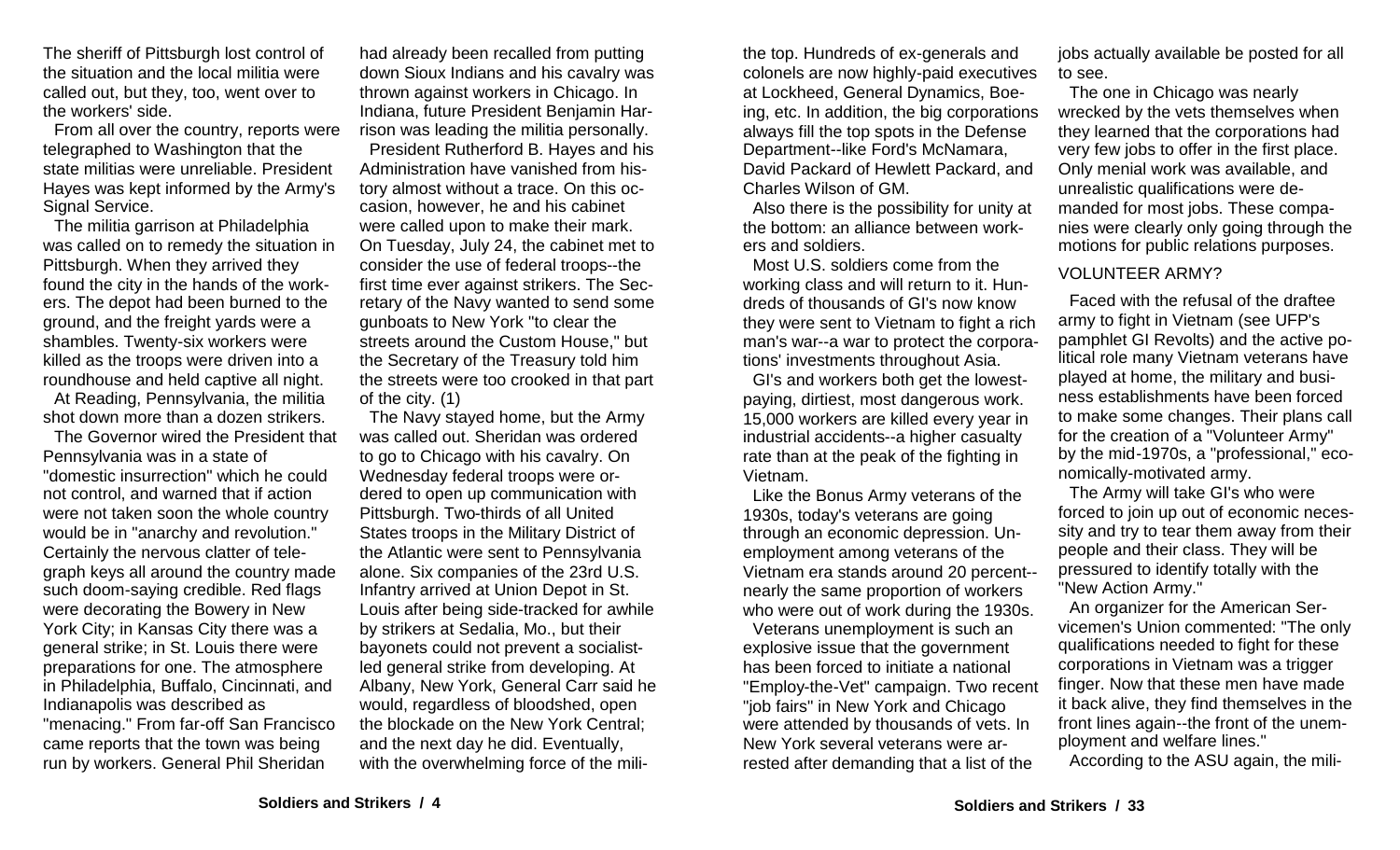Inflation and taxes are skyrocketing, while workers' wages are tightly regulated under Nixon's "New Economic Policy." Unemployment is far higher than the government's official figures of 6 percent, especially for Black, LaRaza, Asian, and women workers.

After each round of layoffs, after each new runaway shop to the South or other countries, the employers call for "higher labor productivity." In other words, speed-up to fatten corporate profits.

To round out this "package," the corporations and government are pushing a whole basket full of bills to take away workers' right to strike. These range from the "Crippling Strike Prevention Act" of 1971--which would impose compulsory arbitration on longshoremen, teamsters, and other transport workers- -to laws taking away the United Farmworkers' Union right to strike and to wage boycott campaigns.

Faced with these conditions, workers across the country have more and more turned to strikes, demonstrations, and rank-and-file caucuses to defend themselves. Thousands of autoworkers at GM's Norwood and Lordstown, Ohio assembly plants hit the bricks during 1972 to stop the increasing speedup on the lines. In the fall of '71, 80,000 Mine Workers ignored the Pay Board's 5.5 percent "guidelines" and stayed out on strike until they got a 17 percent wage increase.

In August 1972, 500 Chicano furniture workers in Los Angeles held a one-day

political strike, demanding the California AFL-CIO fight to abolish the Pay Board. And throughout many basic industries such as auto and steel, Black workers have led the way in organizing caucuses, demanding improved working conditions and an end to racist practices.

\* \* \*

With the overall picture looking the way it does, the use of troops in the 1970 Postal Strike may not be just a throwback to an earlier period, but an example of things to come. However, workers in the 1970s will face a foe much more sophisticated than in times past.

The techniques the U.S. military has developed to put down popular revolts and national liberation struggles in Vietnam and other countries have already been adapted for use here. Domestic counterinsurgency weapons--ranging from tear gas to tanks--were used on the Black communities of Watts, Harlem, Detroit, and Newark during the summers of 1964 through 1967.

The 82nd Airborne Division stationed at Fort Bragg, North Carolina is on permanent call for "riot" duty. For instance, the 82nd was deployed in Washington, D.C. during the massive antiwar demonstrations after the 1970 invasion of Cambodia.

## SOLDIERS IN THE 1970s

Between Wall Street bankers and the Pentagon brass there is a merging at



*Seattle 1877: Federal troops confront railroad strikers*

tary, local authorities were able to restore their control. The cost was high on human lives, but the established government, knocked off balance, had reasserted itself. By August all pockets of resistance had been cleared out.

In the wake of the insurrection, authorities had a new appreciation of the workers. They recruited larger numbers for the military, built fortress-like armories in the middle of large cities, and de-

veloped a service of secret detectives to spy on the activities of labor unions.

In the wake of the Railroad Strike of 1877 armories were built and troops were given special riot training. These are scenes from Chicago.

Many men lost their jobs as a result of that summer's strike; the railroads blacklisted anyone who had struck, and others were sent to jail. Whole families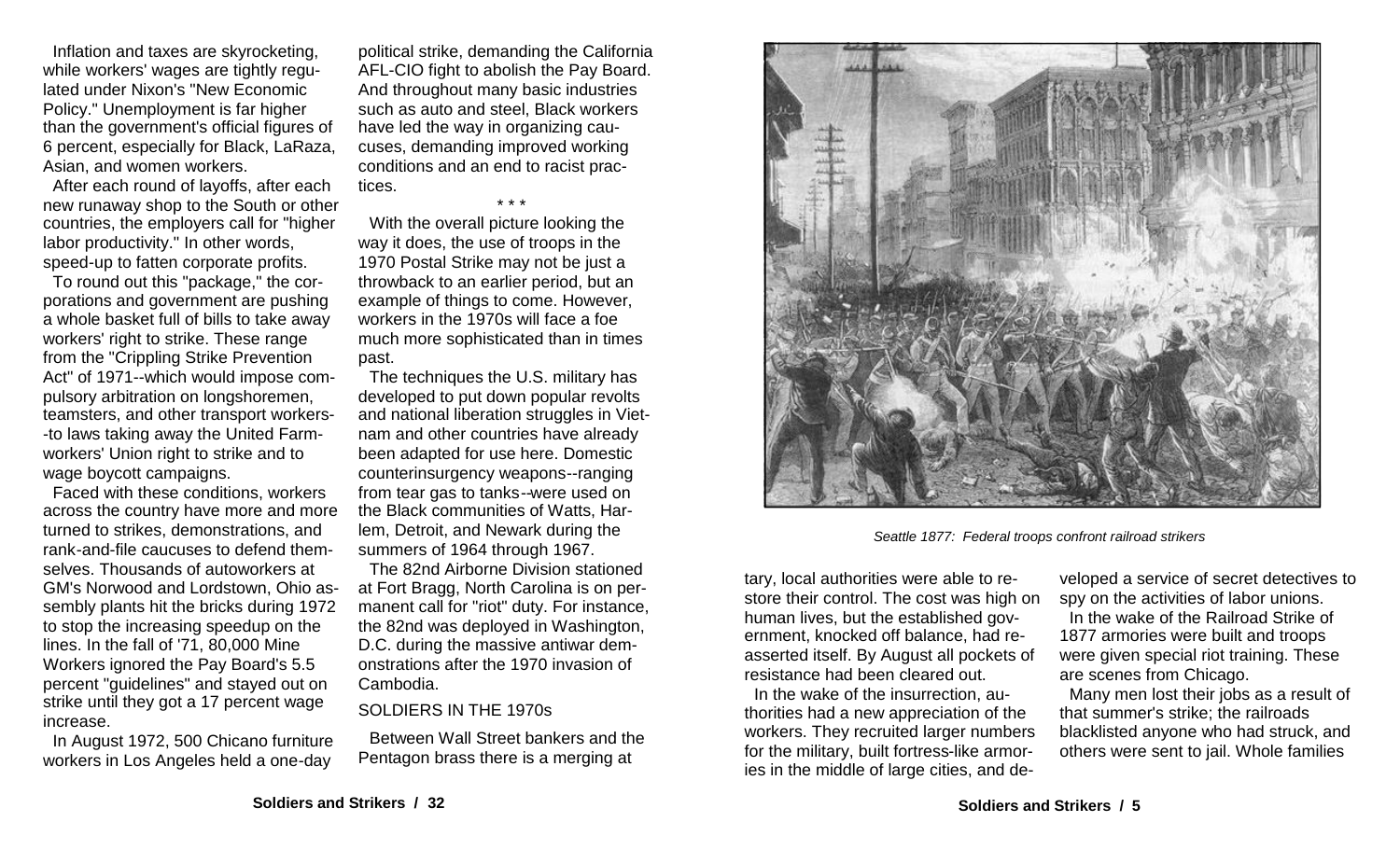migrated to places where chances for a new life seemed better.

During the next two decades the bitter struggles of the workers continued. In 1885, General Sherman, then head of the army, predicted that "There will soon come an armed contest between capital and labor.

They will oppose each other not with words and arguments and ballots, but with shot and shell, gunpowder and cannon. The better classes are tired of the insane howlings of the lower strata, and they mean to stop them." $(2)$ 

#### **HOMESTEAD--1892**

When the iron and steelworkers' union began contract negotiations with the Carnegie Steel Corporation in February, 1892, nobody outside the union expected much trouble.

Andrew Carnegie himself seemed to favor trade unions in the steel industry. Three years earlier he had permitted his managers to negotiate a contract with the Amalgamated Association of Iron and Steelworkers, an organization which grew to be the strongest union in the country. It seemed that Carnegie had first recognized the union in order to fix labor costs in the industry and gain competitive advantage over rivals by virtue of his superior location in Pittsburgh, and by other means. But now that the company had nothing to fear from its puny rivals, it no longer needed the union.

In 1892, Carnegie turned over management of the company to a known union-hater named Henry Frick and went to play with his castle in Scotland. In the first conference with the union,

Frick announced that the workers would have to take a cut in wages.

By 1892 Carnegie Steel Corporation (now called United States Steel) controlled most of the market and was able to set prices for the entire industry. Its center of operations was Pittsburgh, where twelve of its plants were located. The Homestead works was a few miles east of Pittsburgh, on the bank of the Monongahela River. Here the heaviest products of heavy industry were made: boiler plate, armor for warships, structural iron and steel beams. Common labor was paid as little as 14 cents an hour. Skilled wage rates were based on the market value of the company's standard Bessemer plates.

In negotiations Frick would not budge, but he was active on other fronts as the conferences dragged on from winter to spring to summer. Around the plant he erected a fence fifteen feet high and topped with barbed wire. This threemile-long fence had holes cut into it at regular intervals. Platforms with searchlights were set up behind the fences.

Jay Gould, the robber baron who made his fortune dealing in railroads, once said: "I can hire one half of the working class to kill the other half." But Gould didn't have to dip into his own bank account.

The long history of the labor movement shows that U.S. troops and police have always been used on the side of the employers. The Rockefellers, Fords, DuPonts, and Melons have had the armed forces at their beck and call whenever organized workers threatened the employers' power and pocketbooks.

The living standards of the working class are now facing the most sustained assault since the end of World War II. U.S. business is in hot water--bogged down in costly, unpopular conflicts in Asia on one front, and facing stronger foreign capitalist competition on the other.

As they did in the Depression of the 1870s and 1930s, the big industrialists and bankers are trying to unload the burden of their economic mess on the backs of working and poor people.



*500 Chicano workers demonstrated against the Pay Board--Los Angeles, 1972.*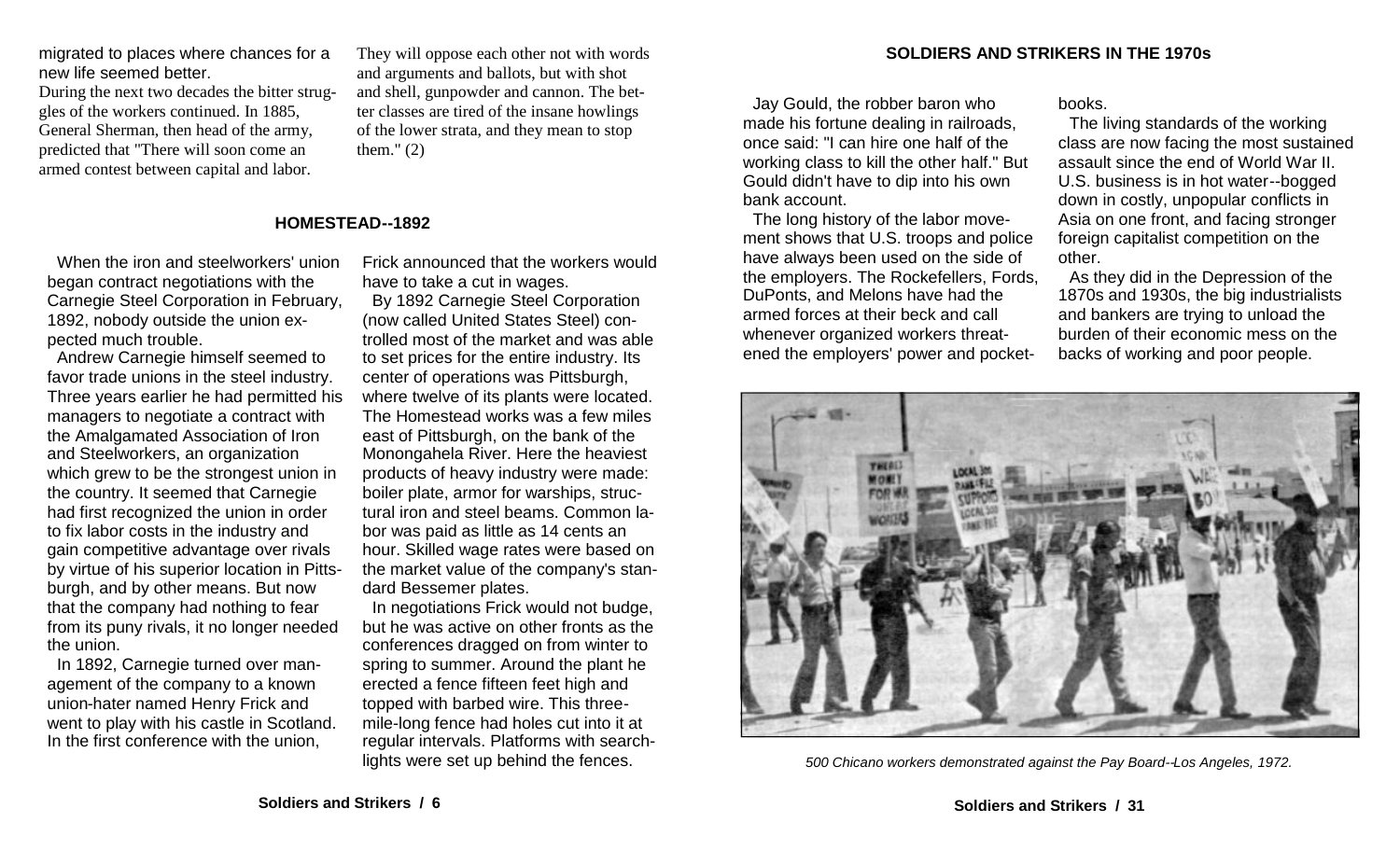Then the President went on a national television hookup and struck a law-andorder stance: "What is at issue," he said, "is the survival of a government based upon law." A national emergency existed by his own proclamation and, by further proclamation, certain National Guard and Reserve units of all services were mustered for duty in New York. "New York City is where the current illegal stoppages began. It is where the mail has been halted the longest." He might also have added that New York was the center of most of the resistance, also.

By nightfall, busses and truck loads of troops began arriving in the city from Fort Dix and McGuire Air Force Base in New Jersey, and other locations. There was some grumbling among the soldiers were over. about strikebreaking, but mostly there was indifference. The biggest concern was over possible violence, because they were unarmed.

"You've heard of the Boston massacre and the My Lai massacre," a 22-year-old soldier told a reporter as he bedded down at Fort Hamilton in Brooklyn, "tomorrow you're going to see the New York mail massacre. It's going to be a farce. I'm a medic. I don't know a thing about the Post Office Department. Nobody knows what they're supposed to do."

The Pentagon called it Operation Graphic Hand. What it came down to for the soldier was to sort each letter on the first three digits of the zip code. There

were reports of sabotage, that some soldiers were deliberately tossing letters into the wrong slots, but this was never confirmed. The striking postal employees, many of them ex-servicemen, were not especially hostile to the troops, who were thought of as conscripted labor rather than willing strikebreakers.

But Washington's action did have its designed effect. Ever since the President's announcement morale among the strikers had been slipping fast. Though the workers in New York put up a brave front at first, there was the threat of still more troops and reports that strikers in other cities were returning to the job. Only a small proportion of the total volume of backed-up mail was moving, but every official was acting as if the strike

By Wednesday, the strike everywhere had crumbled, though pockets of resistance continued in New York for the rest of the week. The last troops were withdrawn from the city on Monday, March 30.



*Pinkerton guards in Homestead, PA, 1892*

The workmen began to call the place "Fort Frick." The old contract hadn't even expired when Frick secretly contacted the Pinkerton Detective Agency for a supply of 300 armed men. (Pinkerton was a company formed in the late 1870's to provide an armed force exclusively loyal to employers.) Then he just padlocked the plant and sat tight.

A strike was coming anyway, so the union was prepared. It took control of the town of Homestead and threw up a guard all around the plant. Men were assigned to control the approaches to the town and report to the strike committee. A signal system was worked out, including rockets in the night, so that a thousand men could be gathered at any spot in five minutes. If Frick was going to try to open the plant again with strikebreakers, the workers were going to prevent it.

Meanwhile, the para-military force hired from Pinkerton at \$5 per man per day was getting ready. As directed by Frick they gathered on the morning of July 5 at Ashtabula, Ohio, where a special train took them to Youngstown. From there they were to proceed at night up the Ohio River by barges, landing at Homestead before dawn. A workers' patrol discovered the barges moving up the river at 4 a.m. and the alarm was sounded. Armed men, along with women and children, rushed to the river bank. The rented steamers unhooked the barges and fled, leaving the Pinkertons stranded. The battle lasted until five that afternoon, when Frick's hired gunmen surrendered. Seven workers and five of the Pinkertons were killed. The captured strike breakers were escorted out of town, and for a time it seemed as if the workers had won. The next day they re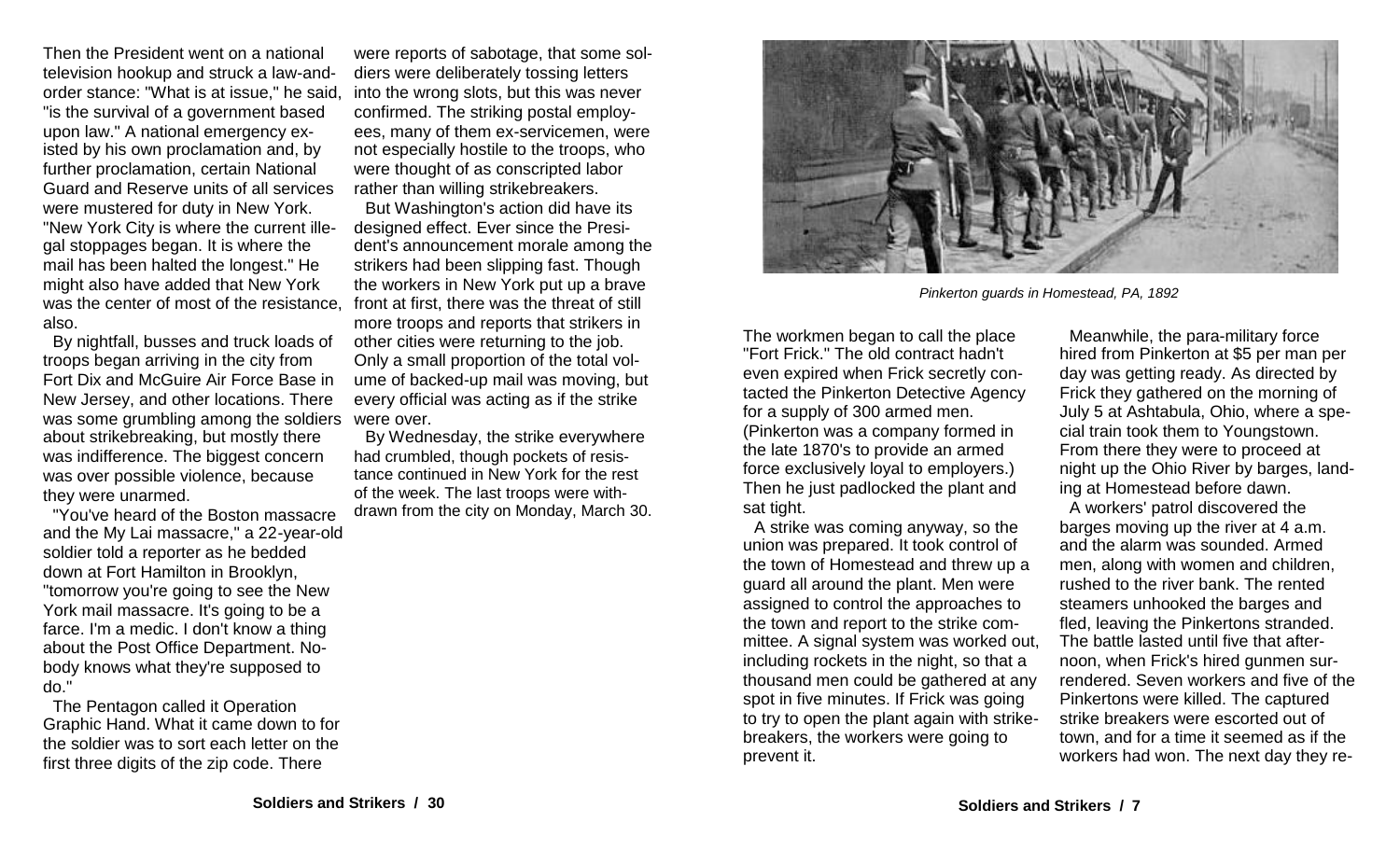paired the damage done to company property and continued to stand guard.

On July 10 Frick sent a telegram to Governor Pattison in Harrisburg. Rumors spread that the state militia would be sent. The mayor of Homestead dispatched his own telegram to the Governor saying that the people were orderly and keeping the peace, that there was no need for troops. A special committee from Homestead went to Harrisburg and pointed out to the Governor that the steelworkers had only resisted an armed invasion of the town by hired guns and were prepared at any time to obey lawful authorities.

The contents of Frick's telegram have never been made public, but shortly after receiving it the Governor ordered Major General Snowden to assemble the militia and move on Homestead. A total of 8,000 troops were used against a town with a population of 10,000. Homestead's inhabitants, almost all workers, were dismayed and at first didn't know how to react. Finally they decided to welcome the troops as fellow workers, and prepared a reception complete with two brass bands and a speech by the mayor. But General Snowden kept his movements secret and took the town by surprise. On the 12th of July his force suddenly appeared and camped on hills overlooking the town. The officers turned up their noses at the striker's reception, and the General brushed off a friendly visit from a Union delegation. Snowden's opinion

was that the town was now under military authority, and that spoke for itself.

"All attempts by the homestead people to approach the troops as friends were suppressed by the officers. Sentries were stationed, and no civilians were permitted through the lines. Because of this unsympathetic attitude, the cooks and servant girls declined to wait any longer upon the military command, which was quartered at a club house called the Frick Hotel; and the camp commissary had to be summoned to serve the officers." (3)

There were sympathy strikes in other Carnegie plants around Pittsburgh, but nothing much could be done. The militia was too large a force to be handled as easily as the Pinkertons.

Then the worst possible thing happened. On July 22 the company began to bring in small groups of strikebreakers, and production was gradually resumed under the comfortable protection of the state militia. That was it. Men stood outside the big plant and watched it come to life again without them. Their jobs were gone.

Officially, the strike continued until winter, but all had been lost in those few days in July. Old steelworkers gradually drifted out of Homestead to other places. The last units of the militia left in the winter, too, replaced by deputies. The union was wrecked; there was not another union in the steel industry until the 1930s.

By Wednesday night it was clear the strike was going to be a big one. Members of the Manhattan and Bronx Postal Union, representing25,000 clerks and handlers, held a stormy meeting in the Statler Hilton Hotel and demanded that their officials call a sympathy strike with the carriers. Amid shouts of "Strike! Strike! Strike!" union members took over the speaker's platform and forced the local's president to flee through the kitchen.

Most mail in New York City had come to a standstill earlier in the day, and the government put an embargo on letters and packages destined for the financial capital. Officials of the Stock Exchange, banks, insurance companies and depart-When on the same day the President ment stores publicly wrung their hands over what a long strike would mean.

According to the United States Code, each striking worker could be fined up to a thousand dollars or sent to prison up to one year, or both, but it was not clear at this time how hard a line the government was going to take against the strike.

Over Wednesday night and into Thursday other cities began walking out, first in the suburbs of New York, then Akron, Ohio, St. Paul, Minnesota, Buffalo, Philadelphia, New Haven and others. It was a ragged action, not well coordinated or nationally led because the unions' top officers didn't want it. Three hundred local officials were summoned to union headquarters in Washington to attempt to get things back under control.

They met privately on Thursday and on Friday negotiated a deal with the government: Union leaders would urge the men to go back to work armed with a promise from the government to take up their grievances "shortly." The rank and file met this with a chorus of boos, and promptly Chicago, Denver, Pittsburgh, Cleveland and every other major city outside the South walked out, too.

Saturday had the air of a crisis about it. Story after story filled the media about what hardship, real and imagined, the strike was causing. In Washington, there were some unusual Saturday comings and goings reported at the Pentagon involving the National Guard commander. said, "On Monday, I will meet my obligation to see to it that the mails go through," rumors that troops would be used seemed confirmed.

By Sunday it was obvious the national union officials could not get the men back. James Rademacher, national president of the Letter Carriers, asked the Post Office Department to investigate his contention that radical agitators from SDS had infiltrated the union. Though this remark made headlines it did not strike a responsive chord in the rank and file, who continued to blast Rademacher from the steps of the General Post Office in New York City, and within range of TV network microphones.

Monday the strike reached full steam, with 300,000 estimated participants.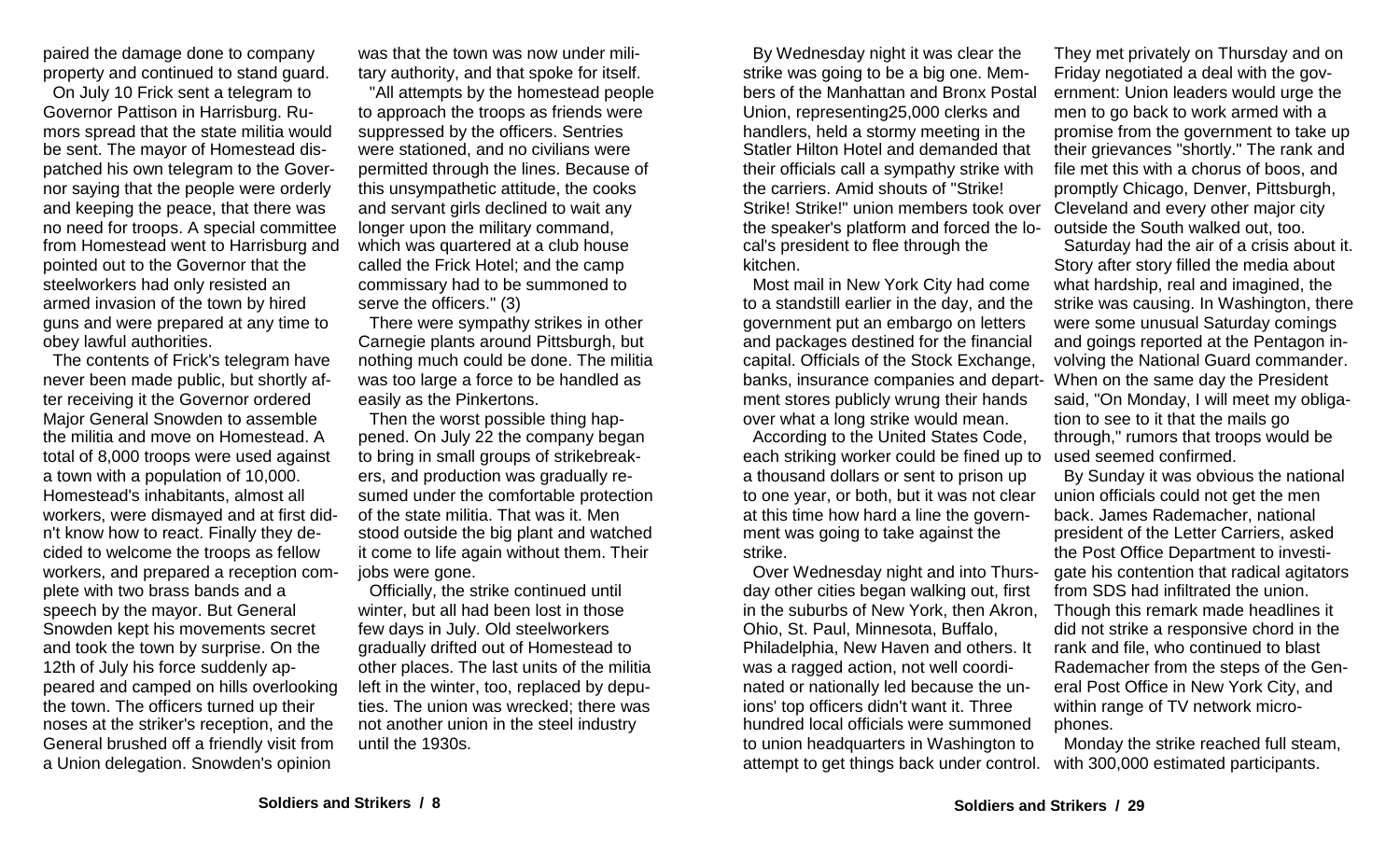contribute to political campaigns. It abolished the closed shop (where all workers had to be in the union) ... It authorized employer interference in attempts of employ-

ees to join a trade union. It prohibited secondary boycotts. It authorized and encouraged the passage of state anti-union, "right to work" laws.

## **POSTAL STRIKE--1970**

When the postal workers went on strike in 1970 they violated Taft-Hartley, which outlawed strikes by Federal employees.

It was the first postal strike in the history of the United States, and there was an air of insubordination about it. Not only was the law against it, but so was the opinion of most of the unions' national leadership. Nevertheless, the first picket line appeared shortly after midnight Tuesday morning, March 17, on the 45th Street side of the Grand Central Post Office in New York City.

The nation's 600,000 postal workers were divided into seven different unions, and Branch 36 of the Letter Carriers, which set up the first picket line, was one of the more militant locals among a group of unions not especially militant. The postal employees had been bargaining with the government since September, 1969, and now came word that the Nixon Administration wanted to postpone a pay raise another half-year, and make it conditional on Congressional approval of a semiprivate postal corporation. The starting salary for a carrier was \$6,100 a year

and after 21 years of service rose to only \$8,442. It was no wonder, said the union, that 7 percent of the postal workers in New York City were on welfare.



## **THE PULLMAN STRIKE--1894**

The rest of the decade was no less grim for the workingman. For people with even small fortunes, or professionals earning a modest salary, life could be made comfortable with one or two servants because labor was so cheap, and these genteel folk passed easily through the decade historians later called the Gay Nineties. On the "wrong" side of the tracks, in the stinking city tenement districts, in the sweatshops of the garment industry, and in Chicago slaughterhouses, life was still one of backbreaking labor.

In 1892, almost the same time the militia was entering Homestead, President Harrison sent federal troops to Coeur d'Alene, Idaho, to break the strike of the Western Federation of Miners. Now, in '94, there was another business depression, and a march of the unemployed on Washington--Coxey's Army as it was called--was turned back at the Capitol grounds by mounted police. That was in May.

Coxey's Army had almost been a lark, a springtime frolic, compared to events that followed a month later in Chicago and in the rest of the nation.

In the suburbs of Chicago was located Pullman town, a complete company town where George Pullman's famous railroad Palace Cars were made. Most of the company's revenue came from renting these cars under contract to the railroads. But in 1894 business was bad

and orders for new cars from the roads were sparse. Pullman decided to cut wages thirty to forty percent and wait for better times. He did not, however, lower the rents on the company-owned houses in which his workers lived.

Pullman town had a population of 5,000 and was supposed to be a "model" company town. Workers paid rent to the Pullman Company for their shelter, their children went to the company school, on Sunday worshipped at the company church, and for entertainment went to the company theater. Liquor, unions and the eight-hour day were bad for George Pullman, so these were banned from his little city.

In spite of this, organizers for the American Railway Union had slipped into the town and signed up the workers.

Then the wage cuts were announced. According to T. H. Wicks, second vicepresident of the company, in later testimony before the U.S. Strike Commission, typical wages for female employees before the wage cut were these: carpet, upholstery and linen department, 12.75 cents per hour; glass embossing department, 11 cents; laundry department, 11.5 cents. Men working in the company's boiler room as firemen 428 hours a month earned 50 dollars. Wicks said these low wages were offset by lower rents charged for Pullman's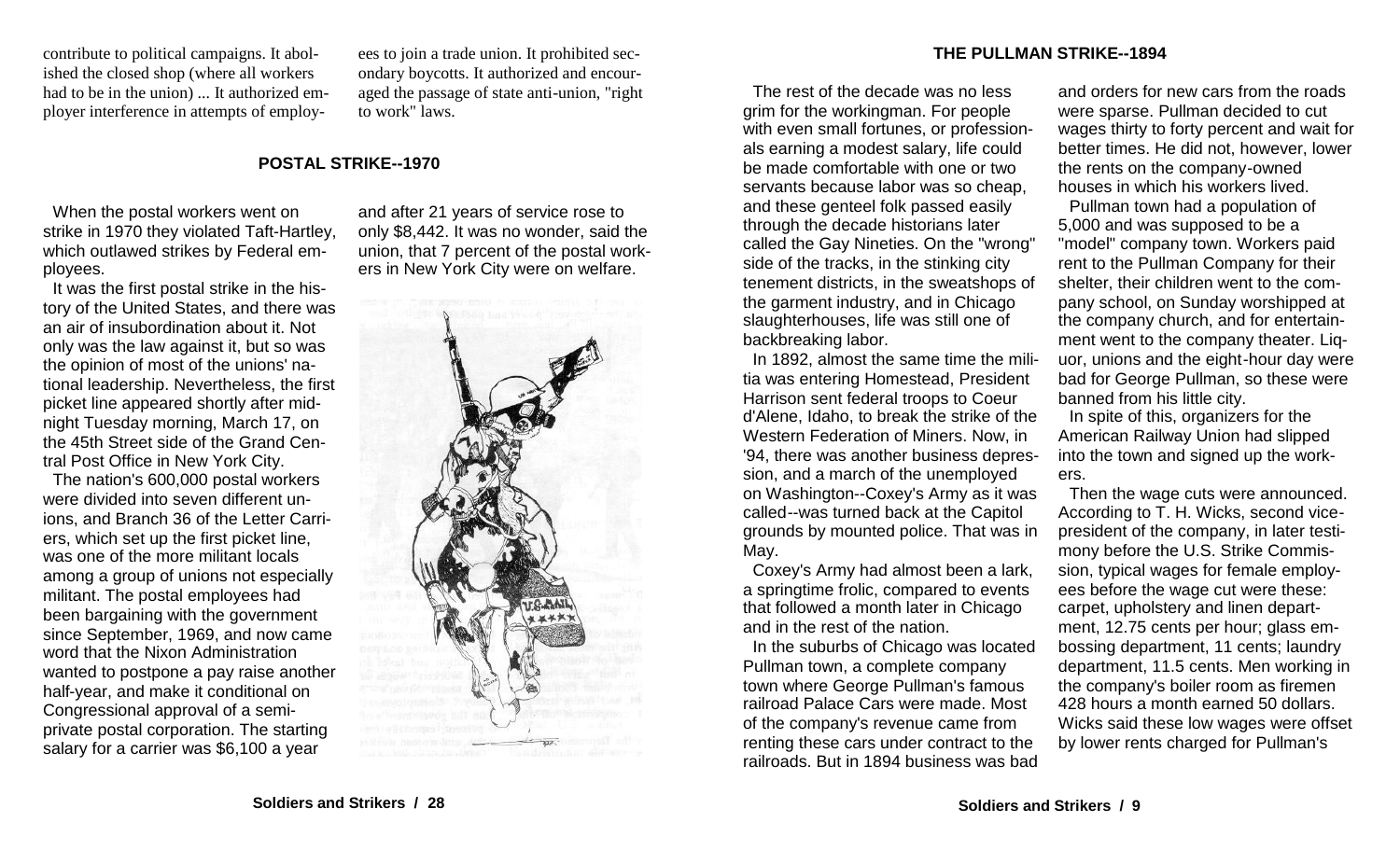houses, but other testimony contradicted this.

"We struck because we were without hope. We joined the American Railway Union because it gave us a glimmer of hope.... We will make you proud of us brothers, if you will give us the hand we need. Help us make our country better and more wholesome.... Teach arrogant grinders of the face of the poor that there is still a God in Israel, and if need be a Jehovah--a God of battles...."

The American Railway Union was holding its annual convention in Chicago when the wage cuts were announced, and a special delegation of Pullman employees went to appeal for the unionists' help.

They made an emotional plea that the railroad workers could not ignore. A delegate from the floor proposed that the A.R.U. immediately boycott the handling of Pullman's cars over the roads. Gene Debs, leader of the A.R.U., first wanted to send a union delegation to speak to Pullman, but this delegation was turned away by the company without being allowed to state its case. The A.R.U. was a young union which had taken Debs years to organize. Even though his men had just won recognition in a peaceful strike on the Great Northern, he felt the organization was too fragile to take on all the railroads in the country simultaneously. Then, too, the A.R.U. was an industrial union, which meant that any railroad worker in the country (except blacks) could join.

This put it in direct conflict with the older, more exclusive Railroad Brotherhoods, which divided the men by crafts and frequently scabbed on one another during strikes. The craft unions were despised by many railroad workers.

The constitutional exclusion of blacks was a measure Debs fought against and almost defeated. Later he remarked that this discrimination had been a factor in the defeat of the A.R.U. and that many of the individuals who had led the fight against blacks later turned out to be company spies and hired agents.

Regardless of the drawbacks, the A.R.U. rank and file pressed for action, and not only for the sake of the Pullman workers. They themselves had been suffering from wage cuts, short hours and blacklists. On June 26, Debs ordered a boycott on all Western roads (where the A.R.U. was strongest), the Pullman cars to be cut out of regular trains and sidetracked. Within a matter of days almost 125,000 men joined the boycott, and traffic was at a standstill on all roads west of Chicago. Even Debs was surprised at the impact of the A.R.U.'s boycott order, and events from this point on were largely out of his hands as the strike assumed national proportions.

The issue at Pullman became only a minor sidelight in the struggle. The railroads put up a united front in the form of the General Managers Association, a group that represented the combined

Based on industrial workers in auto, steel, electrical, mining and longshore, the CIO grew from 1,000,000 members in 1936 to over 4,000,000 in 1940. The organized power of these workers and their new, militant unions forced the Roosevelt administration and much of Wall Street to recognize their unions for the first time in U.S. history.

During the Second World War organized labor rallied behind the effort to defeat fascism. It pledged itself to a "no strike" policy and voluntarily abandoned double pay for Sunday and holiday work, even though the war economy soon produced a 29 percent increase in the cost of living. In 1943 Congress limited union wage increases to 15 percent. Some small, short-lived local strikes broke out as a result, and the press treated them with extreme hostility. One large strike did take place, however. The United Mine Workers called a halt to work in April, 1943 under the leadership of John L. Lewis, who felt that Congressional wage controls required the working man to make sacrifices of a type not required of the businessman. The Federal Government seized the mines, and Lewis was forced to bargain a partial victory with the Secretary of the Interior, Harold Ickes. (17)

## **LABOR'S POST-WAR STRUGGLES**

The specter of the military on the labor scene appeared again after 1945, when labor initiated a large number of strikes to regain the purchasing power lost during the war.

In 1946, during a national railroad strike, President Truman seized the affected lines. He went before Congress to ask for emergency powers to break strikes in any industry controlled by the Government. These powers included a provision to draft strikers into the Army and then put them back to work, and imprisonment of union officers. The rail strike was settled minutes before the President delivered his message, but the House passed the measure anyway. As the strike's effects faded, so did support for the bill, and it was allowed to die.

Repressive labor legislation did pass the Congress, however, in the form of the infamous Taft-Hartley Act of 1947. Although passed by Congress, this act was drawn up by the National Association of Manufacturers. It was business' gun to take back what labor had won in the past 30 years. Its intent was to cripple the growing power of working people and their unions.

Provisions of the Taft Hartley Act reinstituted injunctions, gave courts the power to fine for alleged violations. It established a sixty day cooling off period in which strikes could not be declared. It outlawed mass picketing ... denied trade unions the right to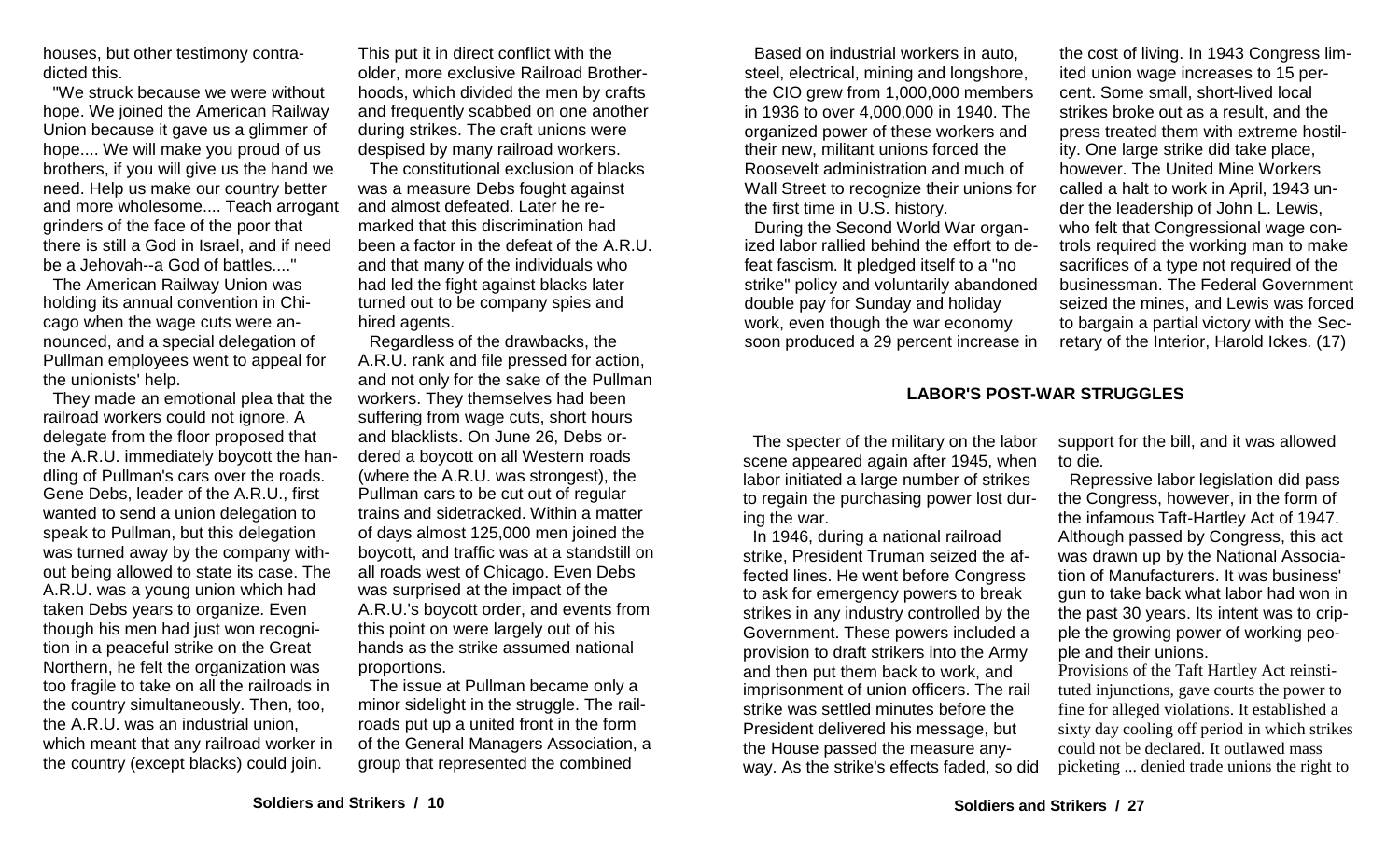

*Sit-down strikers in Flint, Michigan: Sit-downers aid pickets outside in a battle with police, by pelting the troopers with water and door hinges.*

matter of weeks or days. The impossible was achieved daily. Of a sudden, or so it seemed, labor could not lose." (16) Strikes, slow-downs, sabotage, and mass picketing were daily events as the CIO swept the country like a summer storm. Then a new tactic, the sit-down was used with success by the rubber workers of Akron, Ohio in January, 1936. But it was not until almost a year later, when national attention was focused on Flint, Michigan, that the sitdown strike became a fine-edged weapon in the hands of the United Automobile Workers. The National Guard was called out in this strike, too, but although there were Several pitched battles between strikers and troops, a

Governor sympathetic to the workers held the troops In check. After occupying the plants for forty-five days the workers won recognition for their union from General Motors.

It was one of the first big breakthroughs in big industry. The United Electrical, Radio and Machine Workers swept through the General Electric, Westinghouse and Philco plants signing up workers for the CIO. In the summer of 1936 the UE won a hard-fought strike at the RCA plant in Camden, New Jersey. National Guard troops were used in 1938 against the UE employees in the Maytag plant at Newton, Iowa, where a ten percent wage cut was being resisted.

interests of the 24 lines that terminated or centered on Chicago. It put its combined capital of \$818 million on the line to break the A.R.U.

The tactics employed by the Managers Association were designed to provoke an open conflict. The railroads deliberately disrupted their schedules in order to inconvenience the public, and attached Pullmans to trains that normally did not carry them--freights, commuters, and mail trains. The mail trains were especially important, because disruption of the mails was the pretext used to get the Federal Government to intervene. Debs had specifically ordered that mail trains were to be let alone to avoid this trap.

Troops were used for the first time on June 30 when the Illinois Central claimed its property at Cairo was in danger. Governor Altgeld sent three companies of the state's militia to the scene for protection. But the General Managers Association deeply distrusted the Governor, whom they considered too pro-labor. They worked closely instead with the Attorney-General of the United States, Richard Olney, who had been a railroad attorney and was still, while in office, on the board of the Burlington, one of the railroads involved in the dispute.

Olney immediately launched a series of maneuvers to get the Federal Government involved. He wired officials in Chicago to obtain a sweeping injunction in the Federal Courts. Olney instructed

that the injunction was to be based on the premise that private railroads were in reality highways of interstate commerce and that any attempt to block them and slow the mails could be dealt with by the Federal Government as interference with interstate commerce.

The legal grounds were weak, but two Federal judges issued the writ after they and the District Attorney and a railroad lawyer conferred privately on its wording. On July 2 these same officials sent a highly misleading telegram to Olney to the effect that the court order was being widely flouted and that only the United States Army could get the mail through. At the same time the federal marshal in Chicago added 2,600 special deputies to his staff, armed and paid for by the railroads, a force which even the Chicago police later described as "thugs, thieves, and ex-convicts," who were responsible for much of the violence that occurred.

The President ordered the entire garrison at Fort Sheridan to Chicago, some 10,000 men, and they arrived in the city early on July 4th. Units of infantry, cavalry, and field artillery camped along the lakefront, and their commander, General Nelson Miles, made his headquarters in the Pullman building at Michigan Avenue and Adams Street.

Governor Altgeld protested the action in a sharply worded telegram to the President, which included the blunt statement: "Waiving all questions of courtesy, I will say that the State of Illi-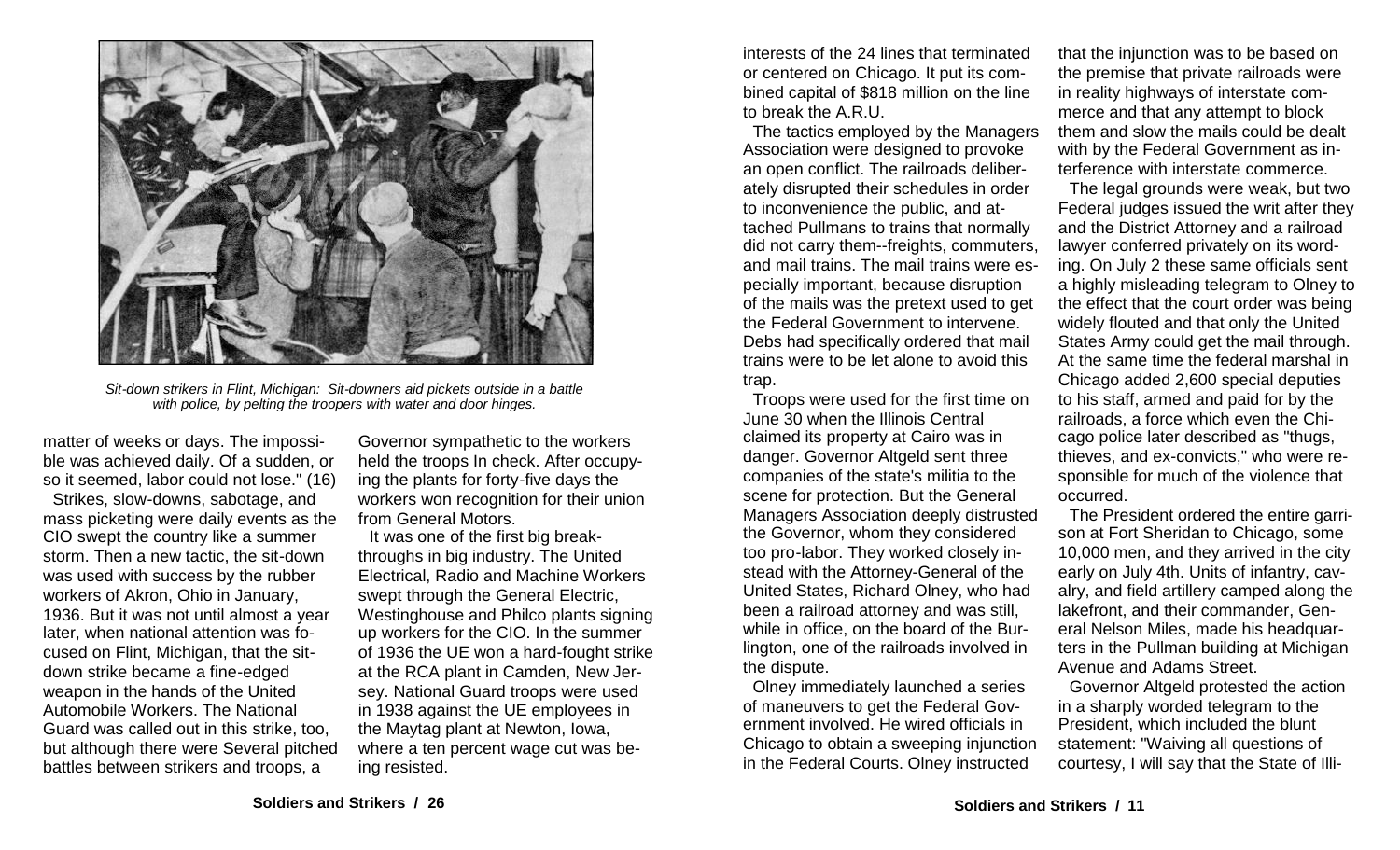

*Federal troops at Pullman, 1894*

nois is not only able to take care of itself, but stands ready today to furnish the Federal Government any assistance it may need elsewhere." Troops were also sent to Kansas, Colorado, Texas and Oregon, and their governors made similar protests.

The militia had been put under arms in twenty states, but Federal troops were used wherever the strike was the strongest. In a few western states the militia had refused to act against the strikers, but this was not true in Chicago.

Olney and Cleveland were convinced their course was right and would not budge an inch. "We have been brought to the ragged edge of anarchy," Olney told reporters in Washington, "and it is time to see whether the law is sufficiently strong to prevent this condition of affairs. If not, the sooner we know it the better, that it may be changed." Cleveland privately told a friend: "If it takes every dollar in the treasury and every soldier in the United States Army

to deliver a postal card in Chicago, that postal card shall be delivered." (4) Now there was no way out of defeat. Debs tried to get Samuel Gompers, the conservative leader of the A.F.L., to call a general strike in Chicago, but Gompers refused.

On July 17 Debs and others were arrested for violating the injunction.

The A.R.U. was effectively crippled, and industrial unionism never again seriously threatened the railroads.

It had been the intention of the General Managers Association from the start to break the A.R.U., and the obstruction of the mails was only a pretext to secure the cooperation of the United States Government. The role played by the Army was confirmed by General Miles at a banquet given in appreciation of his services: "I have broken the back of this strike," he said.

Even though the papers had cried about the mails and free trade and anarchy, they could not cover up the fact that a labor dispute was at the heart of the matter.

As in the aftermath of the great railroad strike of 1877, preparations for the future were taken. The regular Army was raised to 50,000 men, and more armories built in Chicago and elsewhere. Military journals printed articles on riot-duty tactics and troops were given special training.

## Maryland hillside.

Joe Angelo, a marcher from Camden, New Jersey, watched Patton and his cavalry clear out the camp. Fourteen years before, in France, Angelo had saved Patton's life during a night patrol into No-Man's Land.

Many were wounded in the Anacostia operation, but the one fatality was an eleven-week-old infant, Bernard Meyers, who turned blue and died of tear gas poisoning in a Washington hospital.

"The mob was a bad-looking one," MacArthur told the press later. "It was marked by the signs of revolution." A reporter said he had seen a cavalryman use his saber to slash a veteran's ear. "You don't slash with a saber," the General said, "you lunge." Then he demonstrated the proper form. (15) "A challenge to the authority of the United States has been met swiftly and firmly," said the President. "After months of patient indulgence, the government met overt lawlessness as it always must be met."

# **ACTION--REACTION**

In the 1930's the labor movement in the United States made spectacular gains, advancing during a depression decade, when labor was cheap and plentiful, and working people felt even more the need to organize to survive. Not since 1910 and before had collective action of the workers been so persistent and widespread.

Though many of the nation's mines and railroads had been organized for years, and though much craft work was done under contract, most industrial production, especially in the giant basic industries of steel, auto, and rubber, was still on the so-called "American Plan," that is, not unionized. This was in part due to the single-minded life-long policy of the bureaucrats within the American Federation of Labor who stubbornly clung to "trade unionism, pure and simple," confining themselves to organizing only the better-paid craft workers. The rest, the, unskilled blanket stiffs and mill hands, were ignored.

Many, including Socialists and Communists, within the AFL agitated to include these workers within the ranks of organized labor, eventually forming, in late 1935, the independent CIO (Committee for Industrial Organization, later called the Congress of Industrial Organizations). One labor historian wrote of this event: "It was as if the entire history of the American labor movement had been only a mere introduction to the great crusade that was the CIO.... It was a revolutionary, apocalyptic time. What generations had battled in vain to accomplish was accomplished now in a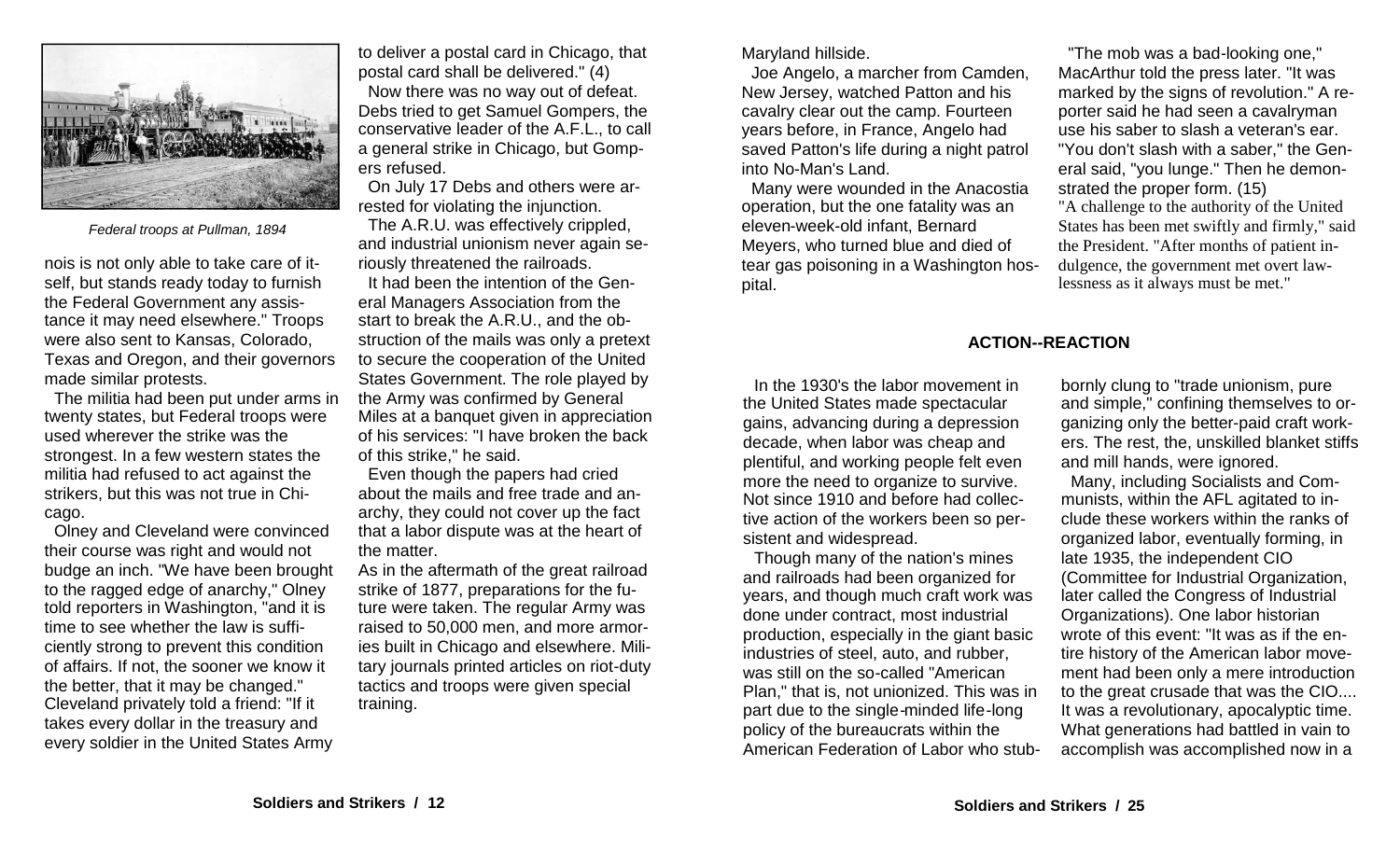

*On orders from president Hoover, MacArthur's and Eisenhower's troops gassed and shot the veterans at the Battle of Anacostia Flats and burned their shacks to the ground.*

der to mob pressure and it defeated the bill to give the bonus. Congress adjourned and its members scattered for home. The veterans received the news on the Capitol steps and sang "America."

The next day, July 18, two ex-soldiers were killed when police attempted to clear the buildings at Third and Pennsylvania. The word was spread to Anacostia and the veterans there prepared to make a stand.

Hoover called the Army to clear the veterans out of the city. General Douglas MacArthur took command of the operation as soon as his uniform arrived

from a nearby fort. He was assisted by his aide, Major Dwight Eisenhower. Col. George Patton was in command of the cavalry detachment. MacArthur rode down Pennsylvania Avenue on his white horse, on his way to Anacostia. At about four in the afternoon the camp was confronted with six troops of cavalry with drawn sabers, six tanks, and a column of infantry with fixed bayonets. The veterans and their families were ordered out within the hour. Then the Army attacked, tossing tear gas, prodding with bayonets, setting fire to the huts. The bonus seekers scattered, coughing and crying, into the

When we look back on this era of labor history it is important to realize that strikers had no legal leg on which to stand. The law did not recognize a body of workingmen on strike as having any rights. A person could not legally be thrown in jail simply for refusing to work, but the law did allow the owner to use every means possible to get production going again, even if it had to be done behind a barricade of government bayonets.

If the state stood behind anything, it stood behind private property and the right of the owner to use it as he pleased. And most "respectable" opinion supported this view. Many officials therefore regarded strikes as a direct blow against legitimate authority, against the state, while they still might recognize the strikers' cause as just. But the state was also supposed to stand behind the civil rights that all citi-

zens were said to possess, on strike or not. In their zeal to enforce property rights even these rights of citizens were trampled on by the authorities.

In Cripple Creek, Colorado, in 1903, the miners and smelter men went on strike for a minimum wage of \$3 for an eight-hour day. Even though there had been no violence, Governor Peabody sent a thousand state militiamen to Cripple Creek and the nearby town of Telluride almost immediately.

General Bell, who was in command of the troops, had been a Rough Rider with Teddy Roosevelt in Cuba and while on the payroll of the state of Colorado, "was also receiving, according to the Boston Transcript and a good many other papers, \$3,200 additional a year from the mine owners." (5)

With the approval of the Governor, Bell declared martial law and began to treat the mining district around Cripple Creek like a conquered province. He took a private building for his headquarters, then marched his troops on the city hall, where he informed the Mayor and the Chief of Police that they would obey his orders now or go to jail. Then he forced the resignation of three elected officials who he believed were in sympathy with the strikers. He set up a military stockade and proceeded to lock up every union man he found in the district, 600 in all, and held them for weeks without charges or trial. In the nearby town of Victor, one

newspaper, the Victor Record, had the courage to criticize Bell's action. On orders of the general the paper was closed down and everyone connected with it--the editors, other staff, and printers--went to the stockade. The General's next order was that every gun in the district should be turned in to the military for registration.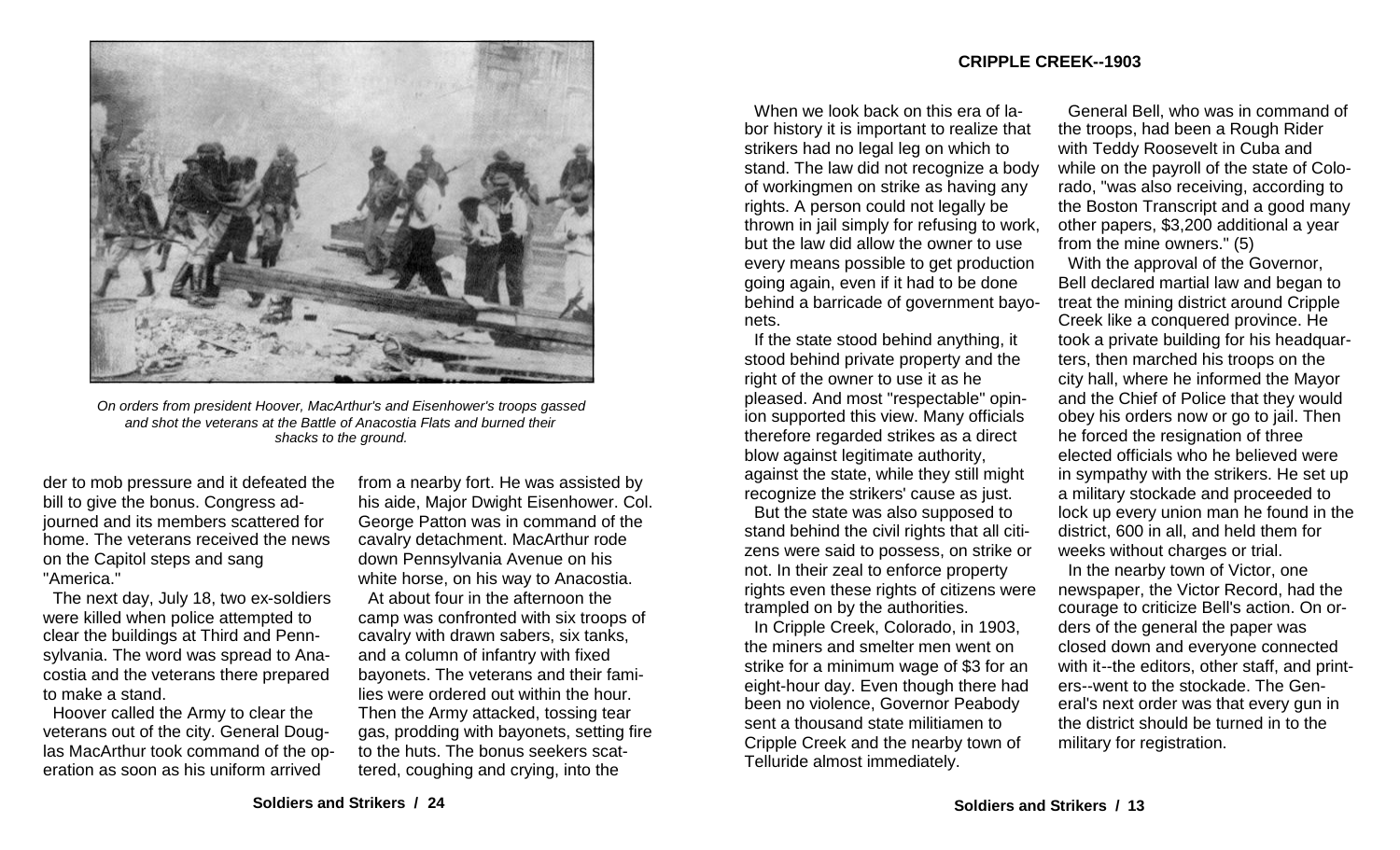When union lawyers went to court to seek habeas corpus for the imprisoned miners, and the judge ordered the prisoners released, the General declared that habeas corpus was suspended in

Colorado and marched the prisoners right back to jail. There is no record that General Bell was ever punished for his actions.

## **THE PENNSYLVANIA STATE POLICE**

Not all of the state militias were as efficient as those under Bell's command. Just the opposite was true. When a Governor committed his forces he could never be very certain how they would perform. We have seen several instances in which the soldiers went over to the side of the workers.

Moreover, in the first decade of the 1900's there was a lot of pressure from Washington to unify and standardize the militias nationally. The Federal Government felt that these state militias primary purpose should be as a back-up for the regular army, whose overseas activities were increasing. So, by act of Congress in 1916, all the state militias were unified into the National Guard. This move, of course, did away with private companies (units which purchased their own uniforms and equipment and recruited privately.)

These two factors--unreliability and the need to supplement the Army- which led to setting up the National Guard--also created a need for professional statewide police forces to take over the role until now played by the militias, especially in labor-capital disputes.

Military men approved of placing the responsibility of strike duty on a regular police force, professionally trained, and not troubled with working class sympathies that made the militias so ineffective at times. Besides, strike duty was bad for their troops' morale and brought no glory in the eyes of the general population.

"If we are ever going to build up the National Guard to make it a national force, it must be kept free from being pushed into the maelstrom of disputes between capital and labor; and a State Police such as ours is the one and only means to achieve this end. During the twenty years preceding the formation of the State Police, the National Guard of this State was frequently called upon to suppress riotous disturbances in different parts of the State. Since the organization of the State Police this has been entirely avoided excepting upon one recent occasion." (6)

The first state police force in the country was formed in Pennsylvania in 1905. Many people saw the Pennsylvania State Police as a direct replacement for the Old Coal and Iron Police, a disorderly private force paid for by those two



*War veterans arriving in Washington for the bonus protest. Sympathetic train crews helped them along the way, sometimes billing the ex-soldiers as "livestock."*

sprang up in and around large towns were named for him.

The veterans had a bonus coming to them in 1945 according to an act of Congress passed in 1923. Some exsoldiers in Portland, Oregon decided that now was as good a time as any to collect it, since the way things were going, there might not be a 1945. They organized themselves pretty strictly and set out under the command of a former sergeant named Walter W. Walters. No one knew this group existed until it reached East St. Louis, Illinois, where the ex-soldiers attempted to commandeer a freight train and were driven off by the National Guard. Reading about it on the front page of their hometown newspapers, veterans all over the country decided it was a good idea to go to Washington and demand the bonus now.

Thousands used any means they could to get to the Capital, and many brought their wives and children. Some came in broken-down jalopies, others hitched or rode "blind baggage" on the trains. Sympathetic folks along the way helped them with food or a night's lodging. The Portland group started in May. By June there were at least 20,000 exsoldiers, their wives and children in Washington.

Even though the men were careful to avoid all appearances of radicalism, the press and the establishment were not sympathetic. "Respectable" opinion held that this was a revolutionary strike against the government. Such opinion was represented by the National Economy League, a blue-nosed group that informed the Congress the bonus should not be granted.

The first veterans to arrive took shelter in some half-demolished government buildings at Third and Pennsylvania, about a block from the Capitol and very close to where the veterans of 1971 camped to protest the Vietnam war. When this small area filled up, others moved across the Potomac River to Anacostia Flats and there built shelters from whatever material came to hand. By June 15 the population at Anacostia Flats was; about 25,000.

Congress debated whether to grant the bonus. The House gave in and passed the matter to the Senate. There were charges of "Red Terror." The Senate, it was said, would not knuckle un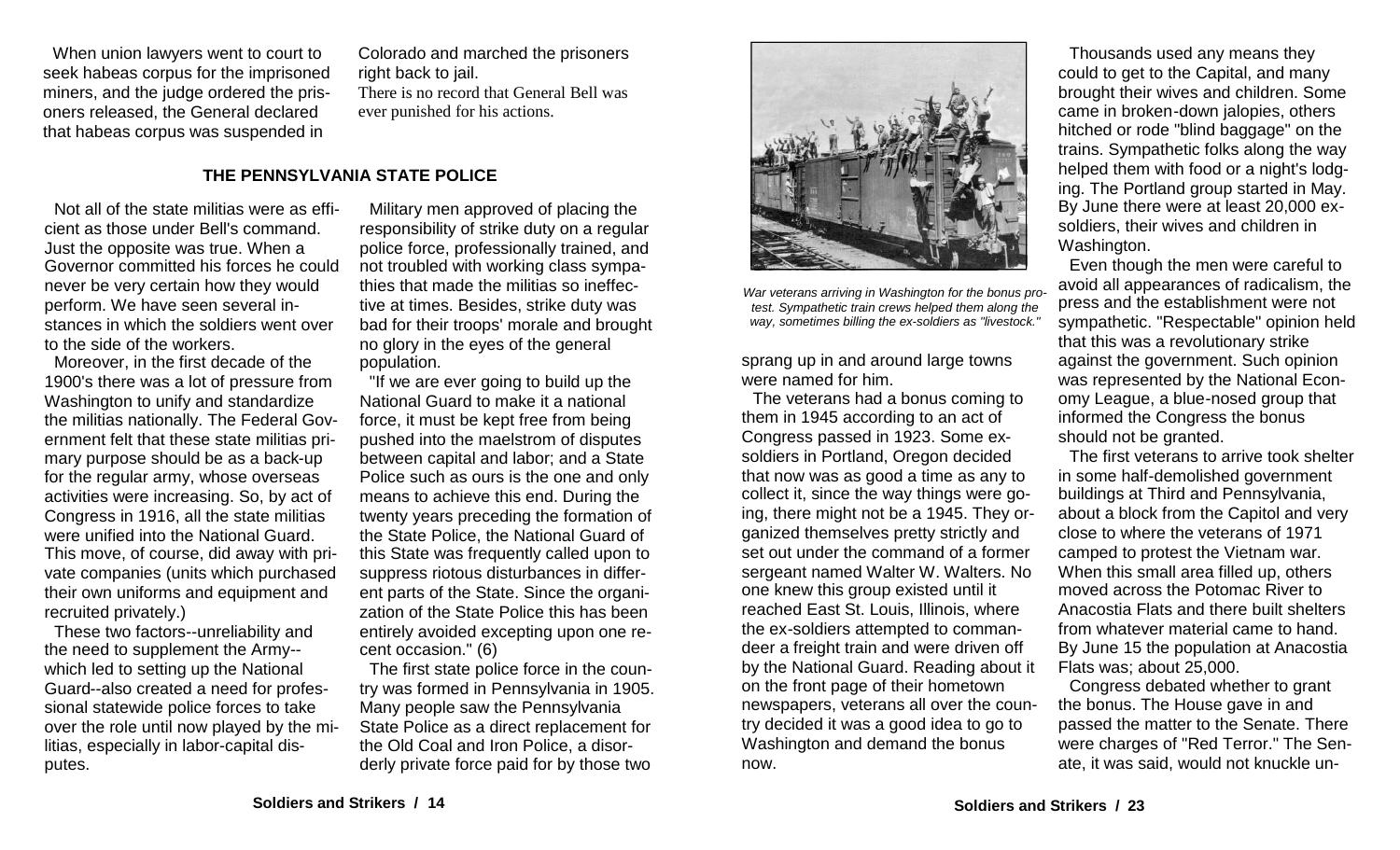Carved in stone are the figures of a miner and his wife, their dead children at their feet. The inscription reads: "Erected by the United Mine Workers of America, to the memory of the men, women, and little children who died in freedom's cause, April 20, 1914."

## **LABOR STRUGGLES ON MANY FRONTS**

Not all working class struggles took the form of strikes. Agitation for social reforms, for free public education, for social security, unemployment compensation, minimum wage, hour, and safety laws, were steps toward greater social justice. Unions encouraged progressive political candidates and issues. The fight to prevent the deportation of radical immigrants and the defense of politi-

cal prisoners was another important form of struggle. When harder times came, the Unemployed Councils prevented evictions and organized welfare demonstrations. Farmers withheld their products from the market to obtain a fair price and banded together against mortgage agents. The struggle took many different forms.

#### **THE BONUS ARMY MARCH--1932**

The veterans' march on Washington in 1932, the heart of the Depression, was one of the most outstanding examples of the new forms of labor struggle.

The period of the so-called Roaring Twenties came to a resounding end in October, 1929, when the stock market crashed. Twenty-six billion dollars in paper value disappeared into thin air. Industrial activity slackened to half what it had been, and millions were put out of work. Others suffered pay cuts or worked only a few days a week. Mortgages were soon foreclosed and homes were lost. Banks failed and savings were wiped out. Farm prices

dropped so low that corn was used for fuel rather than food. The disaster was general.

A total of twenty million men were out of work and desperate. Many of these were veterans who had fought for their government in World War I and who now felt that that same government was leaving them in the lurch. Herbert Hoover, a Quaker who had made a reputation feeding European war victims, was President, and he staunchly believed that it would violate the principles of "free enterprise" to use government money to relieve personal suffering. The shanty towns of the destitute that

industries and operating in the state as far back as 1875.

The Pennsylvania State Police soon established a reputation, and between 1906 and 1910 they were used in twelve major labor disputes. In the press they were called "the Constabulary." Some called them the "Black Hussars" because their uniforms were black, and they always appeared on the scene on horseback. The workers called them "Cossacks."

The name seems to have originated with the Russian workers involved in the McKees Rocks strike of 1909. The work force at the Pressed Steel Car Company (owned by United States Steel) was made up almost entirely of immigrants. These workers became confused when the company suddenly switched over to a wage rate based on piecework. Then they became angry when a delegation they sent to seek an explanation from the management was promptly fired. The strike began immediately, in July, and lasted for two months.

State Police were sent to the scene and minor clashes occurred. In one of these a Czech-born worker was killed, and his funeral turned into a mass political demonstration, with graveside eulogies delivered in fourteen languages.

Members of the radical Industrial Workers of the World arrived on the scene to help out. "A week later the conflict reached a new peak of intensity in which eleven people were killed. An added touch of barbarity came when arrested strikers were dragged down the streets

behind the troopers' horses. Not surprisingly, the Russian born workers dubbed the police 'Cossacks'--a name that stuck to them afterwards in much IWW propaganda." (7)

After this incident, public opinion in Pittsburgh swung around in favor of the strikers, and the company soon made a favorable settlement.

With the example of Pennsylvania to follow, Massachusetts and other states soon established their own police forces. The establishment of these paramilitary forces did not put an end to the role of the National Guard in labor disputes. What it did, though, was to give governors a more flexible way to respond to labor crises. The state police could be used before a situation met the legal conditions of an insurrection, and the spectacle of forcing men back to work at bayonet point could be avoided. By having on hand this extra force of trained men, the states also avoided the practice of deputizing large numbers of questionable "volunteers," whose behavior, as in the Pullman strike, was sometimes just as much a problem for the authorities as that of the workers.



*McKees Rocks, PA, 1909--Stockade and armed guards at Pressed Steel Car Co. plant during strike.*

**Soldiers and Strikers / 15**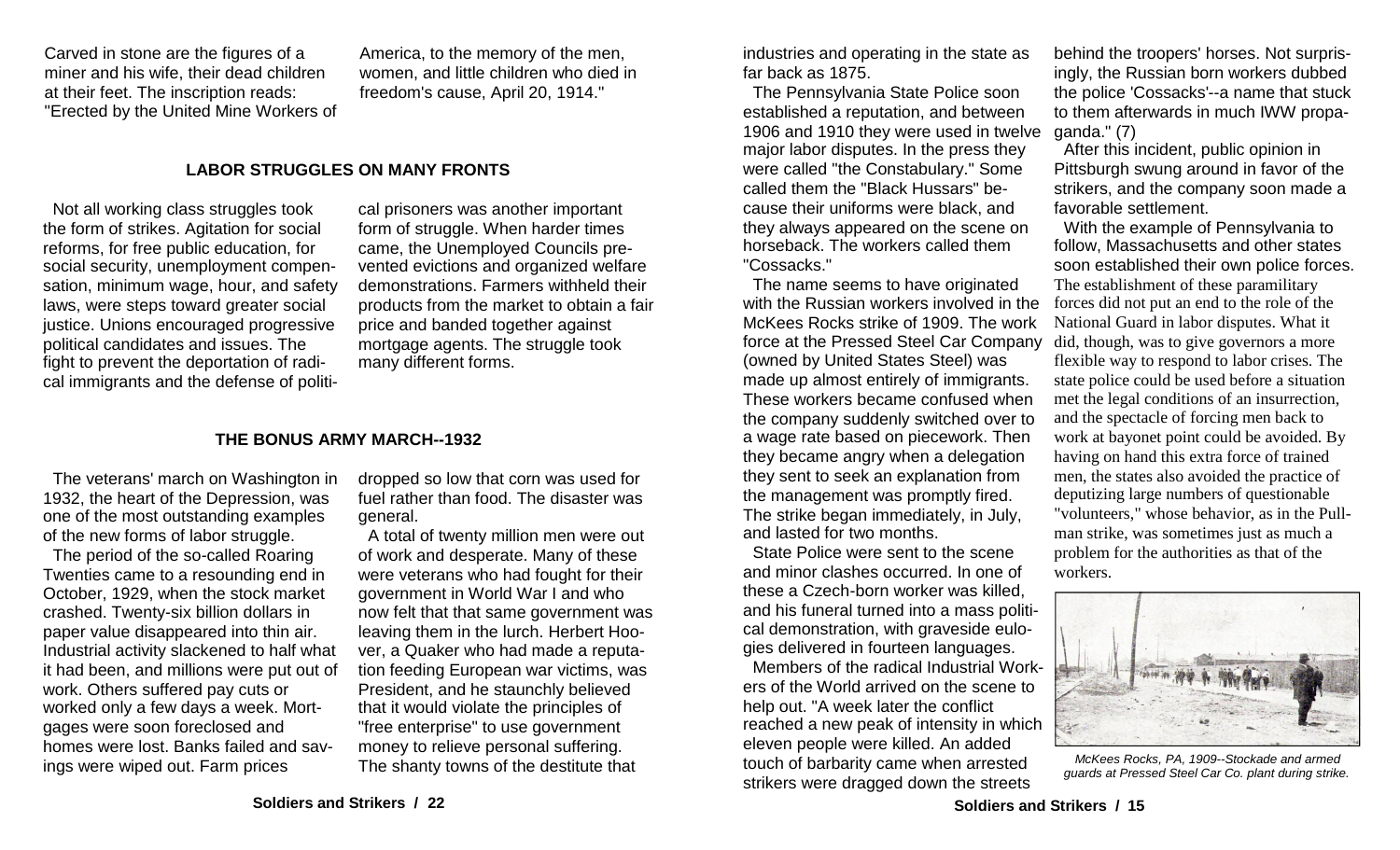In the Lawrence, Massachusetts, textile strike of 1912, both the state police and the militia were used.

The majority of the strikers were women. These workers were mostly immigrants, with Italians comprising the largest number, but also including Germans, French-Canadians, Poles, Lithuanian, Franco-Belgians, Russians, Greeks, Letts, and Turks. The Irish, who arrived much earlier, were in control of the city government.

Lawrence's population was 86,000, of which 60,000 depended directly on the earnings of the 25,000 employed in the mills. During a week of full employment the average millworker's wage was \$8.76. More than half of the children in Lawrence between 14 and 18 years of age worked in the mills.

The textile industry at this time was under the general guidance of a Woolen Trust represented chiefly by the American Woolen Company, which operated four big mills in Lawrence alone. The Woolen Trust had secured protection for itself in the Payne-Aldrich tariff act, which served to keep out lowerpriced textiles from abroad. But the Trust was unable to block passage of a law in the Massachusetts legislature which cut the number of hours women and children could work from 56 to 54 hours a week. The mill owners evened things up by making a corresponding reduction in pay.

The strike began when the pay envelopes were distributed at the Everett Mill on Thursday afternoon, January 11, the first payday under the new arrangement.

"Short pay! Short pay!" the women shouted and started streaming out of the mill. It was a small cut--about 30 cents on the average--but as the workers said, that was five loaves of bread, a serious matter if you lived from hand to mouth.

Groups of workers went to other mills and called out their comrades to see if their pay had been cut too. When this was confirmed the workers agreed that the time for a strike was at hand. "Better to starve fighting them than to starve working!" was their cry.

A strike committee representing all the nationalities was set up. The first few days saw the normal kind of mass picketing, but on Monday, when strikers marched down Canal Street to the Atlantic and Pacific mills, police turned fire hoses on them. The workers responded by throwing back pieces of ice and snowballs. Mayor Scanlon's small police force could not handle the situation, and the local militia was called out.

In one of the clashes with the police, a woman striker named Annie Lo Pizzo was killed.

There was no union to fall back on in this strike; no treasury from which payments for food and coal could be made. not declare martial law, placed the whole strike district under the authority of the militia commander, General Chase.

The troops controlled all movement in the district, and civil liberties were subject to their command. They even allowed the companies imported strike breakers and gunmen to wear National Guard uniforms. The behavior of the troops got worse as time went on. Many robberies, lootings, and holdups were charged to Guardsmen, and later confirmed before hearings held by the Federal Government. (12)

The pent-up tension broke loose on Easter Sunday, April 20, 1914, five months after the strike began. On the morning of the 20th, Major Edward Boughton ordered a detachment of soldiers with a machine gun up onto Water Tank Hill, which overlooked the entire colony. After the militia exploded two dynamite bombs, a battle broke out that lasted twelve hours. Some women and children managed to flee, but others crawled into the holes dug under the tents. The bullets whistled back and forth. This account was taken from later testimony:

"A twelve-year-old boy turned his back to the firing and endeavored to caress his little sister. Suddenly, according to a witness, the top of his head was blown off, and his brains were spattered over all the little children in front of him. His frantic mother rushed out of her tent. 'For God's sake, come and help me,'

she screamed, 'I have a dead boy in here.' An affidavit presented to the Commission by Judge Ben Lindsey affirmed that a National Guardsmen retorted, 'It is a damned pity that all you damned red-necked bitches were not killed.'" (13)

The tents caught fire, and the workers' families were trapped in the pits below them. The troops continued to fire. A woman trying to remove her children from a burning tent was shot at. She passed out from the smoke. All three of her children burned to death. The New York Times April 21st edition reported:

"The Ludlow Camp is a mass of charred debris and buried beneath is a story of horror unparalleled in the history of industrial warfare. In holes that had been dug for their protection against the rifle fire, the women and children died like rats when the flames swept over them. One pit uncovered this afternoon disclosed the bodies of ten children and two women."

In all, 33 people, half of them women and children, were shot or burned to death. A report by a special military commission that investigated the disaster blamed the troops for spreading the blaze. The same commission disclosed that company "men and soldiers seized and took from the tents whatever appealed to their fancy... clothes, bedding, articles of jewelry, bicycles, tools and utensils." (14)

A monument was later erected by the United Mine Workers of America.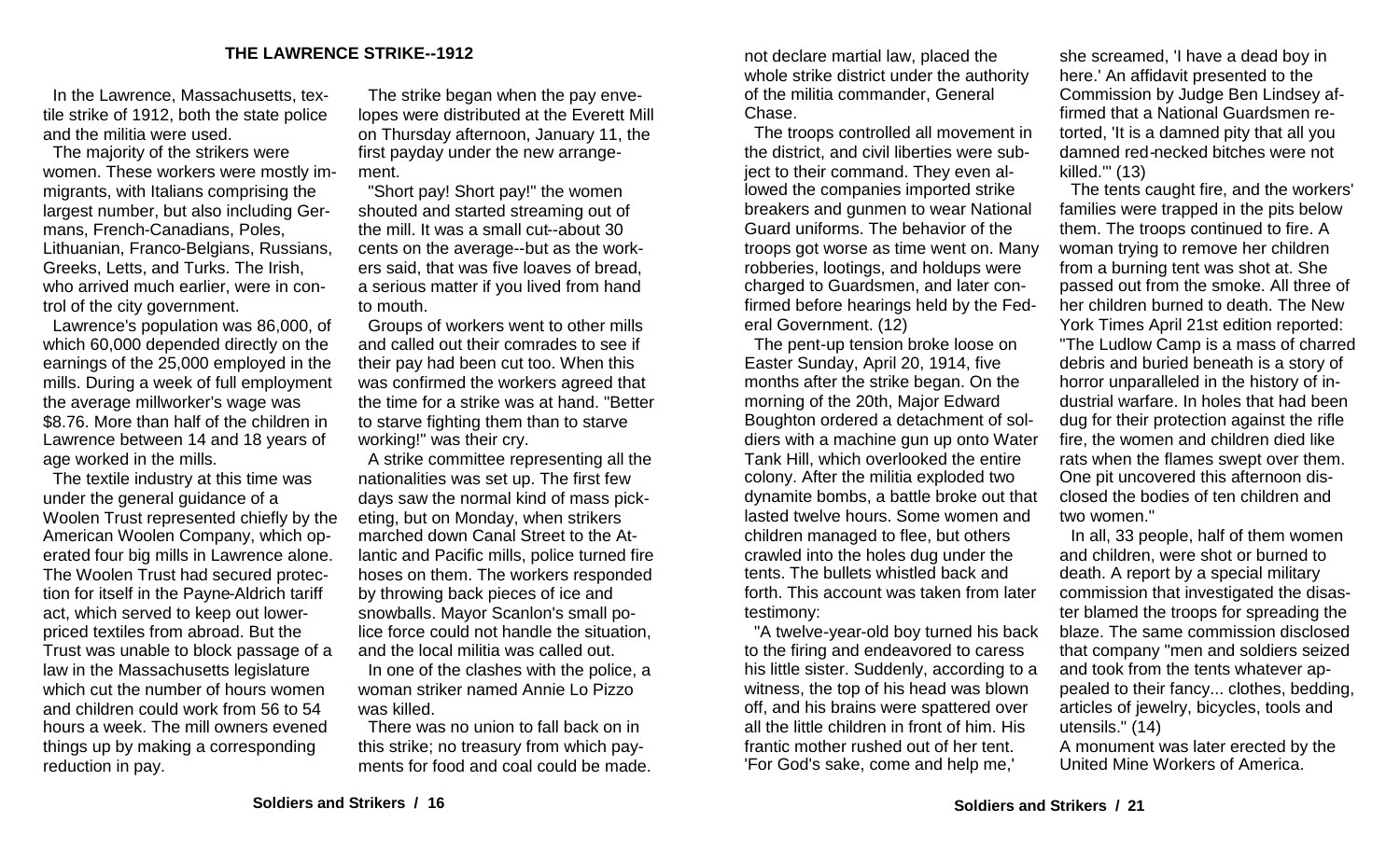

*An armed striker stands near the slain body of a fellow miner gunned down by company goons in Forbes, Colo. during the Ludlow Strike.*

by each worker. Colorado law guaranteed all these items, but the law was not enforced. In addition, the miners wanted a 10 percent wage increase and recognition of their union, the United Mine Workers of America.

The management was stubborn and would not even meet with the union delegation, claiming that if they did anarchists and socialists would take over the company.

The strike began in September, 1913. Immediately, workers and their families had to move out of their homes, since strikers could not remain on company property. About 10,000 men, women, and children gathered in a tent colony in Ludlow and prepared to pass the winter that way.

The company deployed its guards in trenches around its property and equipped them with searchlights and

machine guns. Detectives hired from the Baldwin-Felts Agency sped around in an armored car which the strikers called the "Death Special." From this vehicle the hired police took pot shots at likely targets. Over the past two years the company had stocked \$30,000 worth of arms, and now it put them to use.

The state militia was sent in and quartered on company property, even though no major incidents had occurred.

The miners, many of whom were Italian and Greek immigrants, began to arm themselves. They dug trenches around the colony and holes inside the tents into which women and children could crawl in case of attack.

The troops of the State of Colorado occupied a line 120 miles long through Las Animas and Huerfano counties. They were greeted by the strikers with brass bands and cheers, because Governor Ammons had made it known that the soldiers were not to be used to introduce strikebreakers into the mines. Ludlow, though troubled, remained peaceful so long as the troops did not directly aid the company.

Then there was a sudden turnabout after some quiet political pressure was brought to bear. The Governor announced that in not allowing the soldiers to protect strikebreakers he was going beyond the law because that interfered with production. He withdrew his original orders, and, although he did



*In the dead of winter, police turn fire hoses on a demonstration of striking textile workers in Lawrence, Mass., 1912.*

There was no welfare system, and groups like the Red Cross and the Salvation Army refused to serve strikers. The workers requested and received the immediate help of the militant I.W.W.

On the 29th of January, the day following the shooting of Anna Lo Pizzo, strict martial law was declared in Lawrence, and the city came under the command of a Colonel Sweetzer. At the request of Mayor Scanlon, 12 companies of infantry, two troops of cavalry, and 50 officers of the Metropolitan Park Police

were sent by Governor Foss. There were now twenty-two companies of militia in the city.

Citizens could not form groups, nor stop on the street to talk without being prodded on by the soldiers. The strikers who gathered at the funeral home from which Anna Lo Pizzo was to be buried were scattered by cavalry. The next day a Syrian worker received a fatal bayonet wound.

Despite the soldiers, the spirit of the workers was high. The rivalry between nationalities, which had served to de